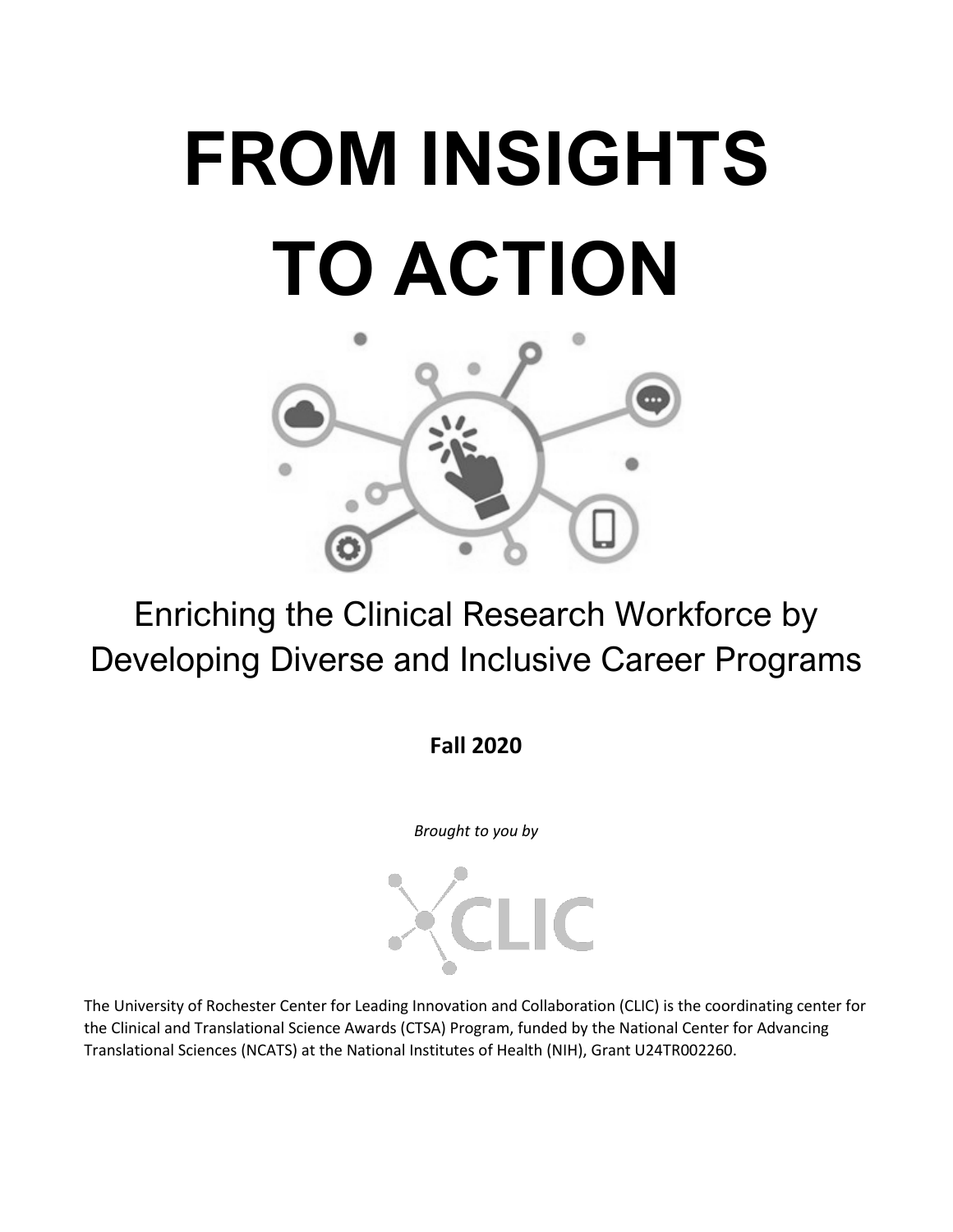### **National Institutes of Health Diversity Statement**

Every facet of the United States scientific research enterprise — from basic laboratory research to clinical and translational research to policy formation — requires superior intellect, creativity, and a wide range of skill sets and viewpoints. NIH's ability to help ensure that the nation remains a global leader in scientific discovery and innovation is dependent upon a pool of highly talented scientists from diverse backgrounds who will help to further NIH's mission.

Research shows that diverse teams working together and capitalizing on innovative ideas and distinct perspectives outperform homogenous teams. Scientists and trainees from diverse backgrounds and life experiences bring different perspectives, creativity, and individual enterprise to address complex scientific problems. There are many benefits that flow from a diverse NIH-supported scientific workforce, including: fostering scientific innovation, enhancing global competitiveness, contributing to robust learning environments, improving the quality of the researchers, advancing the likelihood that underserved or health disparity populations participate in, and benefit from health research, and enhancing public trust.

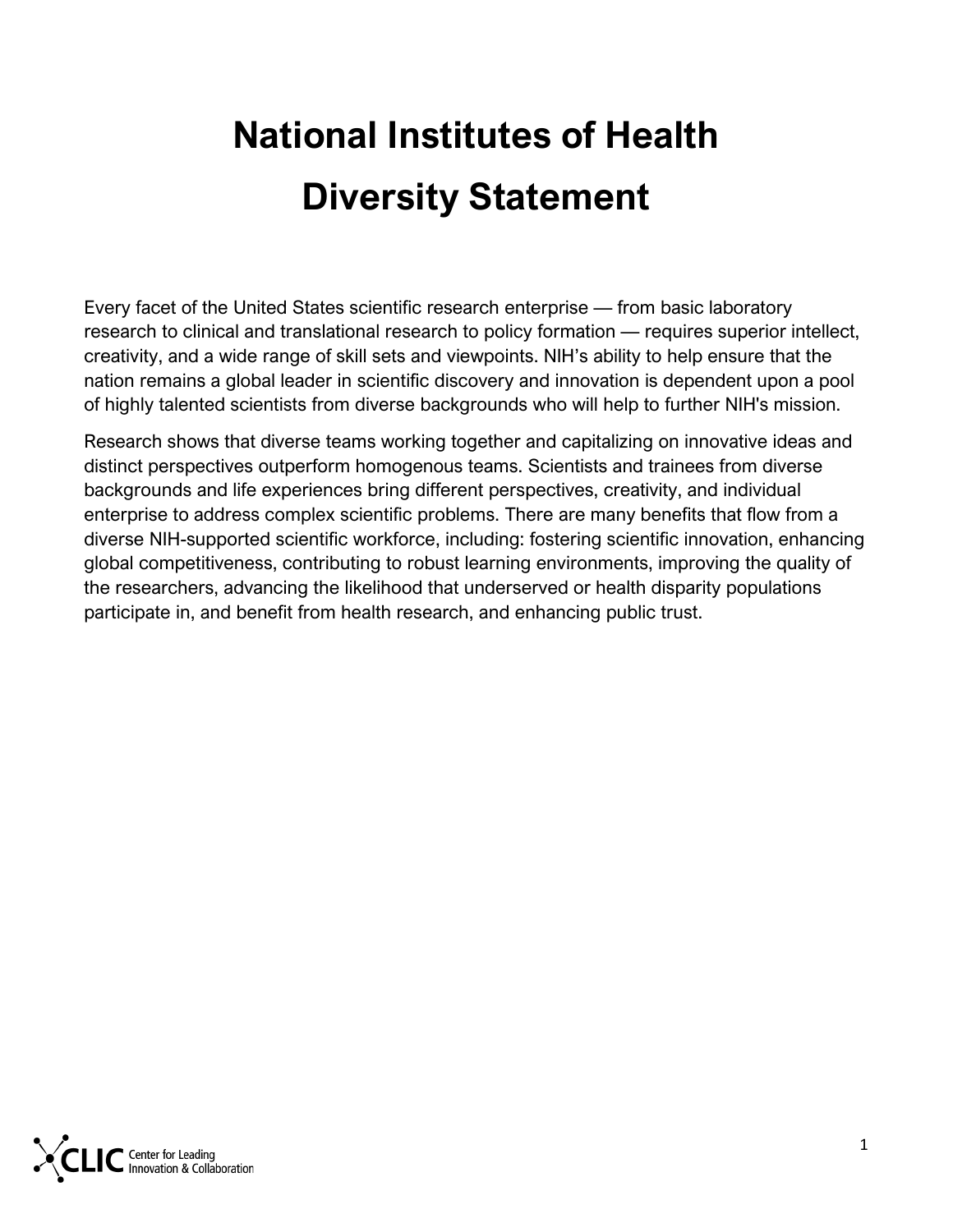Dear Colleagues:

It is with great pleasure that the CLIC Common Metrics team releases From Insights to Action: a resource for organizing your research programs with an equity and inclusive lens. This is a collection of approaches from your colleagues across the consortium. Our aim is to provide you with actionable strategies for enhancing the diversity of our future scientific workforce.

I was so inspired by the CTSA Program hubs we interviewed this year on their strategies for improving their KL2 and TL1 education programs. They have demonstrated both commitment and intentional planning towards shaping the future research workforce. Each interview was analyzed to identify commonalities across these education programs. These commonalities serve as the foundation for this document.

Given the world we currently live in, there is a compelling need for creative ways to solve complex problems, and to do this requires contributions from voices representing a wide array of perspectives. Diversifying the investigator workforce has several levels of impact. To start, it increases the probability of leadership positions being held by women and underrepresented groups. The composition of our institutional leadership will affect who applies to our programs. Secondly, these various perspectives add novel research questions, thereby broadening the types of research conducted and enhancing multi-disciplinary teams. Lastly, our communities are enriched as unique health needs are being addressed for all individuals and populations.

A vital aspect to building the careers of prospective researchers is mentorship. How many of us are grateful to that one career champion or to that career-development program? Most of us can think of that one mentor who made a difference in our lives. However, this may not be the case for so many others. Pay it forward; make yourself available to coach the next generation. If we acknowledge the importance of programs being equitably accessible to all, then we must ask ourselves, "How do we commit to recruiting and retaining a diverse research workforce?"

In the end, the outcome of this effort goes beyond the recruitment numbers. To have a successful diversity plan, institutions need to look at the internal structures that makes them inclusive and welcoming – from an inclusive excellence framework. It is about intention, commitment, being purposeful, and institutional leadership.

Thank you for reading and I encourage you to initiate a few of the ideas offered here for consideration. I wish you all much success!

With gratitude,

Raquel Ruiz, MA Ed. Associate Director Center for Leading Innovation & Collaboration

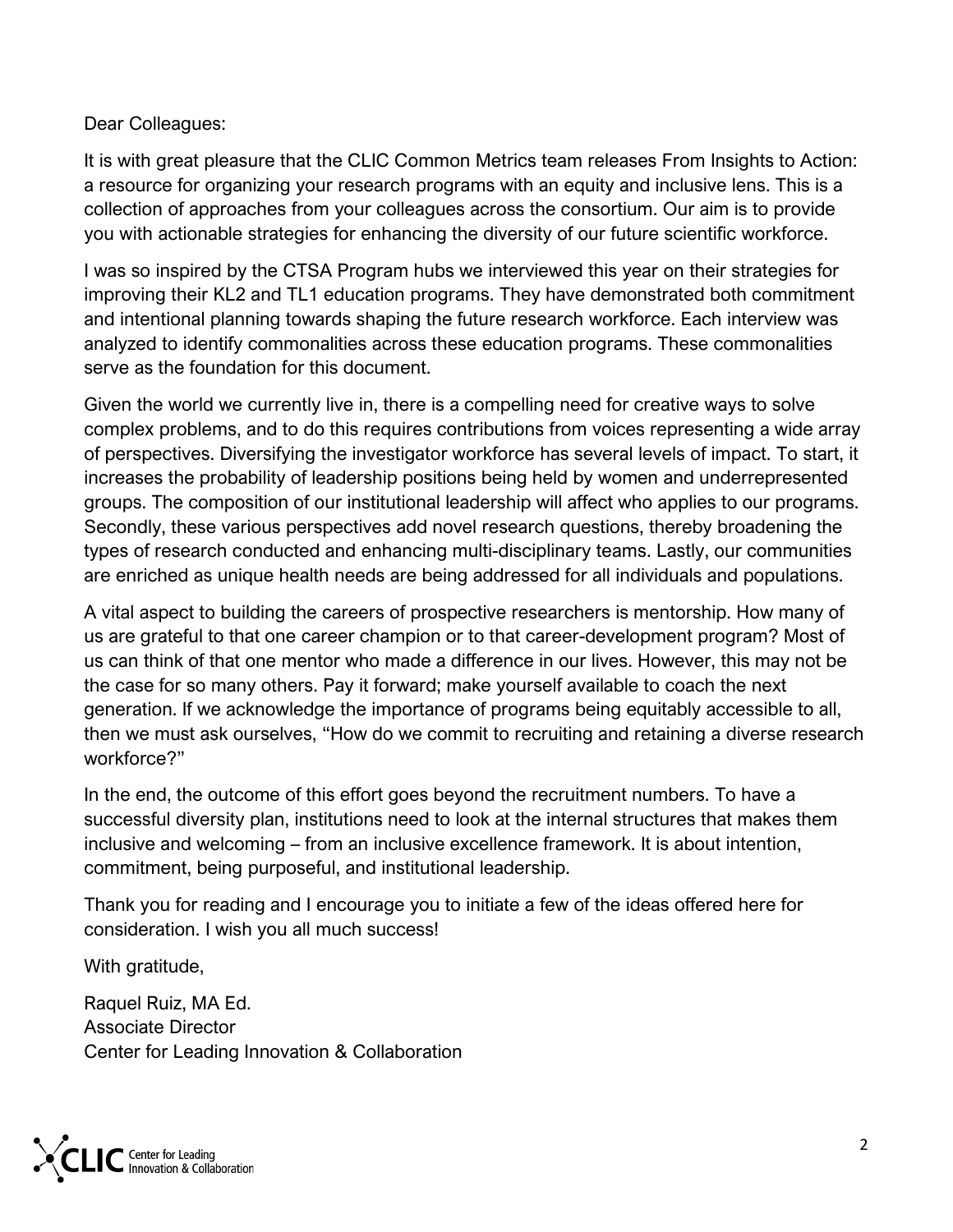### **NCATS Acknowledgement**

The Common Metrics Initiative, a collaborative partnership between NCATS and the CTSA Program hubs, helps to demonstrate and improve the impact of the CTSA Program. The Common Metrics Initiative facilitates the sharing of methods, approaches, and tools in clinical and translational science research, which allows hubs to strategically manage their research and training activities and support continuous quality improvement. The Insights to Inspire webinar and blog series are examples of other information conduits used for communicating best practices, innovations, and disseminating knowledge between the CTSA hubs.

This document describes the results of the Insights to Inspire approach to Enriching the Clinical Research Workforce by Developing Diverse and Inclusive Career Programs. The From Insights to Action resource provides a summary of cumulated years of experience, dedication, and passion by the CTSA Program institutional training and career development Principal Investigators and hub staff to build, support, and sustain a strong and diverse 21st Century Clinical and Translational Science Workforce.

[Great minds think differently. A](https://diversity.nih.gov/sites/coswd/files/images/2018-06/SWD_StrategicPlan_layout_final_links-508c.pdf)dvancing the burgeoning field of translational science relies on [a highly skilled, creative and diverse translational science workforce.](https://ncats.nih.gov/strategicplan/goal3) NCATS is committed to ensuring that the translational science workforce is broadly representative across racial, ethnic, sex, gender, age, socioeconomic, geographic and disability status. While there are many benefits that flow from a diverse scientific workforce, key among them is the ability to enhance scientific innovation through different perspectives, creativity, and individual talents, of which is critical to successful translation. Translation is a team sport. Promoting and enhancing diversity in science contributes to our ultimate goal of delivering more treatments to more patients more quickly.

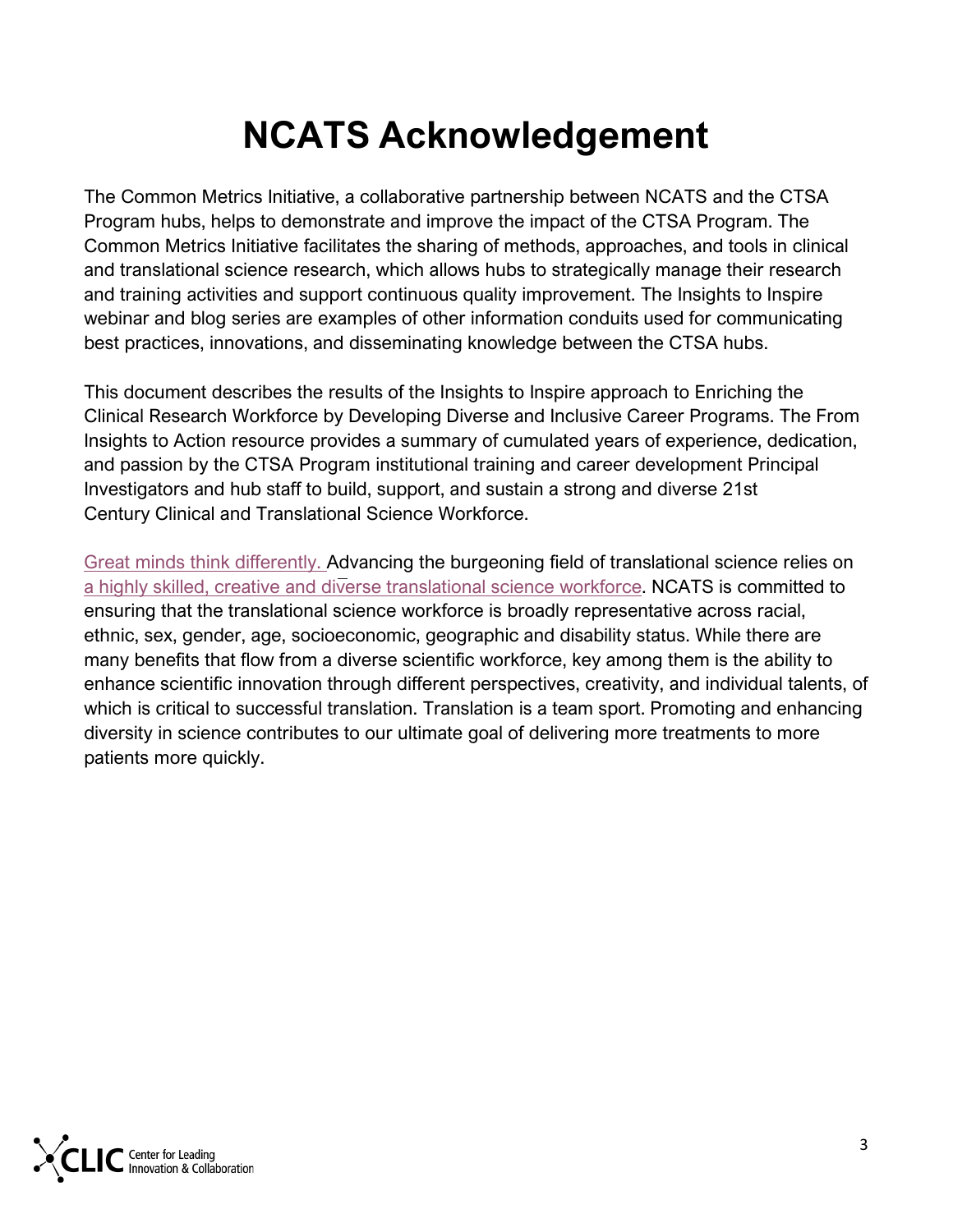### **Table of Contents**

- [Insights Provided By](#page-5-0)
- [Career Development in the CTSA Program](#page-6-0)
- [Background Information](#page-7-0)
- [How to Use this Guide](#page-8-0)
- [Prioritizing Representation](#page-9-0)
- [Building Partnerships](#page-12-0)
- [Designing Program Structure](#page-15-0)
- [Making it Personal](#page-19-0)
- [Improving through Feedback](#page-21-0)
- [Winning Endorsement](#page-23-0)
- [Next Steps](#page-25-0)
- [Keep in Touch](#page-26-0)

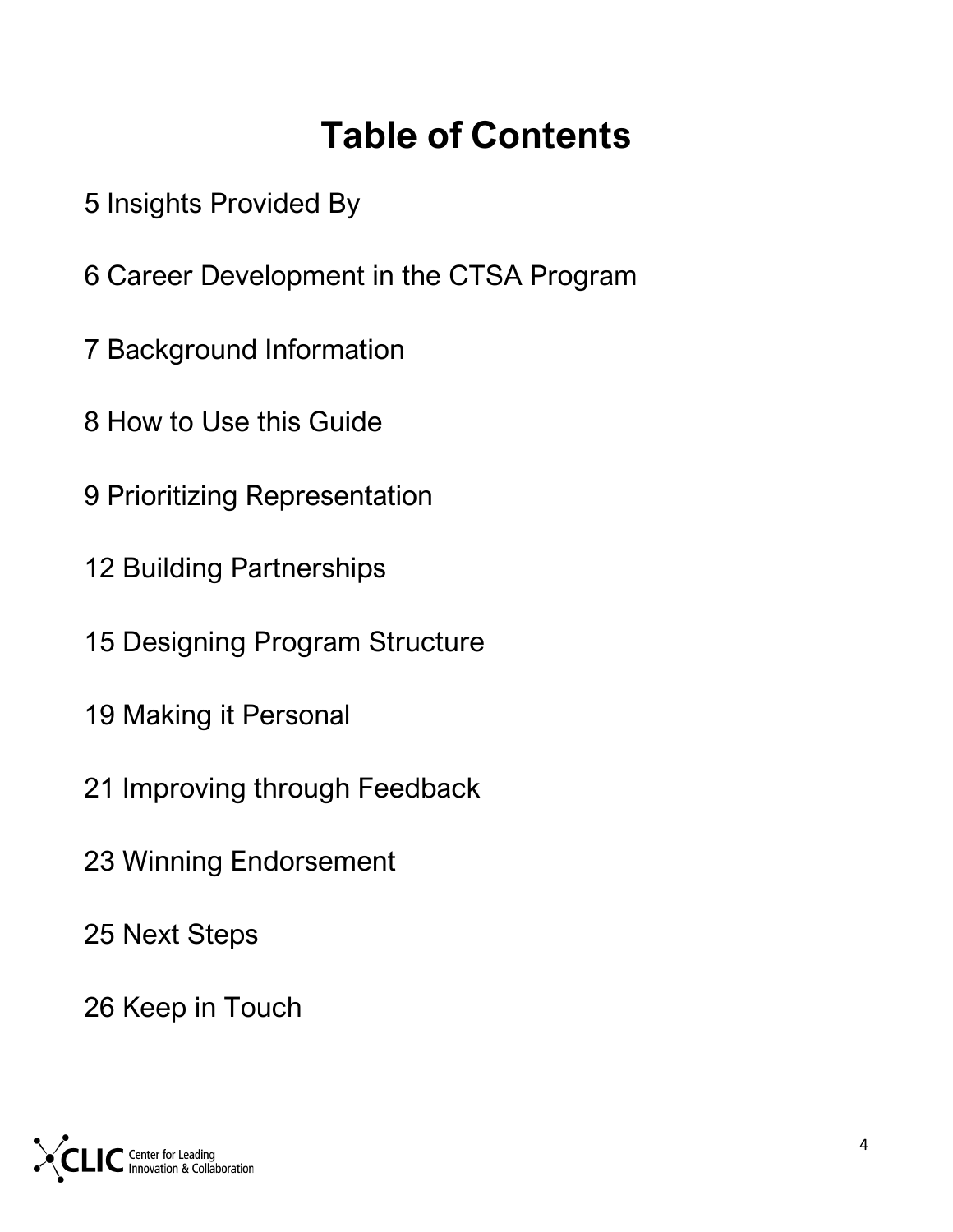### **Insights Provided By**

#### <span id="page-5-0"></span>**Columbia University**

Zainab Abedin, MPH | Crystal Denize | Jeanine M. Genkinger, PhD | Harley A. Lynch | Michelle A. McClave, MS | Harold A. Pincus, MD | Daichi Shimbo, MD

#### **Duke University**

Douglas Chartrand, MMCi | Rasheed Gbadegesin, MBBS, MD | Kimberly S. Johnson, MD, MHS | Stephanie Molner, MSW | Laura Svetkey, MD, MHS

**Icahn School of Medicine at Mt. Sinai**

Janice L. Gabrilove, MD, FACP

**Indiana University**

Brownsyne Tucker Edmonds, MD, MPH, MS | Aaron E. Carroll, MD, MS | Thomas D. Hurley, PhD

#### **Johns Hopkins University**

Mary Catherine Beach, MD, MPH | Stacey J. Marks, MS | Karla McCarthy, MA | Edgar R. (Pete) Miller III, PhD, MD

#### **Mayo Clinical Research**

Katherine Cornelius, MPH | Sundeep Khosla, MD

#### **Medical College of Wisconsin**

Joseph T. Barbieri, PhD | | David C. Brousseau, MD, MS | Paula Papanek, PhD, MPT, FACSM | Ramez A. Rashid, PhD | Reza Shaker, MD | Ryan Spellecy, PhD | Doriel D. Ward, PhD

#### **Medical University of South Carolina**

Marc I. Chimowitz, MBChB | Diana Lee-Chavarria, MA | Rechelle Paranal, MSW, MA

#### **Tufts University**

Karen M. Freund, MD, MPH

#### **University of Alabama at Birmingham**

Jennifer A. Croker, PhD | Robert P. Kimberly, MD | Jeanne S. Merchant, MPH | Kenneth G. Saag, MD, MSc

#### **University of Colorado – Denver**

Lisa C. Cicutto, PhD, ACNP | Goldie Komaie, PhD | Tim Lockie, MS, MBA, CRA | Ronald J. Sokol, MD, FAASLD

#### **University of Illinois – Chicago**

Joanna E. Burdette, PhD | Luisa A. DiPietro, DDS, PhD

#### **University of Kentucky**

Gabe Harris | Robert Kegebein | Philip A. Kern, MD | Victoria L. King, PhD | Hilary L. Surratt, PhD

#### **University of Massachusetts**

Nathaniel Hafer, PhD | Catarina Kiefe, PhD, MD | Margaret McManus, MPH

#### **University of Michigan**

Ellen Champagne | Brenda Eakin, MS | Elias M. Samuels, PhD

#### **University of Texas Health Science Center San Antonio**

Susanne Schmidt, PhD |Aubree Shay, PhD, MSSW | Joel Tsevat, MD, MPH | Kathlynn Wray, MA

#### **University of Washington**

John K. Amory, MD, MPH | Julie T. Elworth, PhD | Christy McKinney, PhD, MPH | Arti Shah, MPH, CHES

#### **Washington University**

Ana Maria Arbelaez Perez, MD, MSCI | Adisa Kalkan

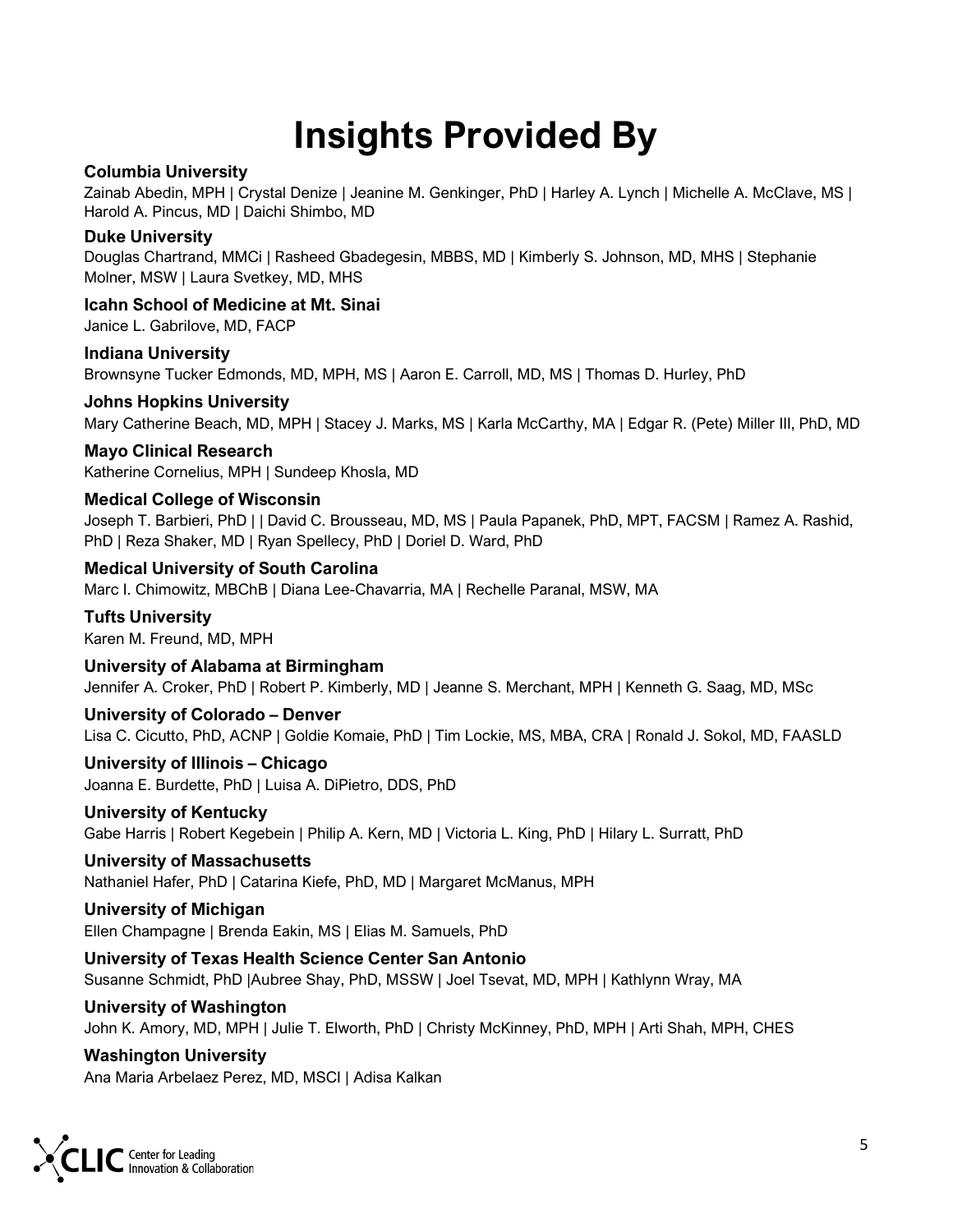### <span id="page-6-0"></span>**Career Development in the CTSA Program**

The **KL2** and **TL1 awards** are NCATS-sponsored funding mechanisms that combine formal coursework with direct research experience to support the growth, career development, and retention of early-stage investigators across the clinical and translational spectrum. Each program has specific aims for unique audiences.

**KL2 awards** offer formal research training experience for clinical investigators who have recently completed an M.D., Ph.D., or equivalent doctoral degree and who are commencing basic, translational, and/or clinical research. All CTSA Program hubs have a KL2 program. Each hub selects internal KL2 candidates, providing them with a rich, mentored career development experience in a multidisciplinary setting. KL2 scholars come from a variety of fields (e.g., medicine, dentistry, nursing, the behavioral sciences, biostatistics, and epidemiology) and typically receive two years of NCATS-funded protected research time and mentored career development support.

Many CTSA Program hubs also include programs that provide predoctoral trainees with an introduction to clinical and translational science research through the **TL1 program**. The CTSA Program hub recruits and selects TL1 candidates, providing full-time research training support for predoctoral candidates and combined health-professional doctorate-master's candidates as well as postdoctoral fellows seeking additional training across the clinical and translational science research spectrum. The TL1 goal is to increase the number of well- trained clinicianscientists who can lead the design and oversight of future clinical investigations critical to the overall mission of NCATS and NIH.

## **CTSA** Clinical & Translational

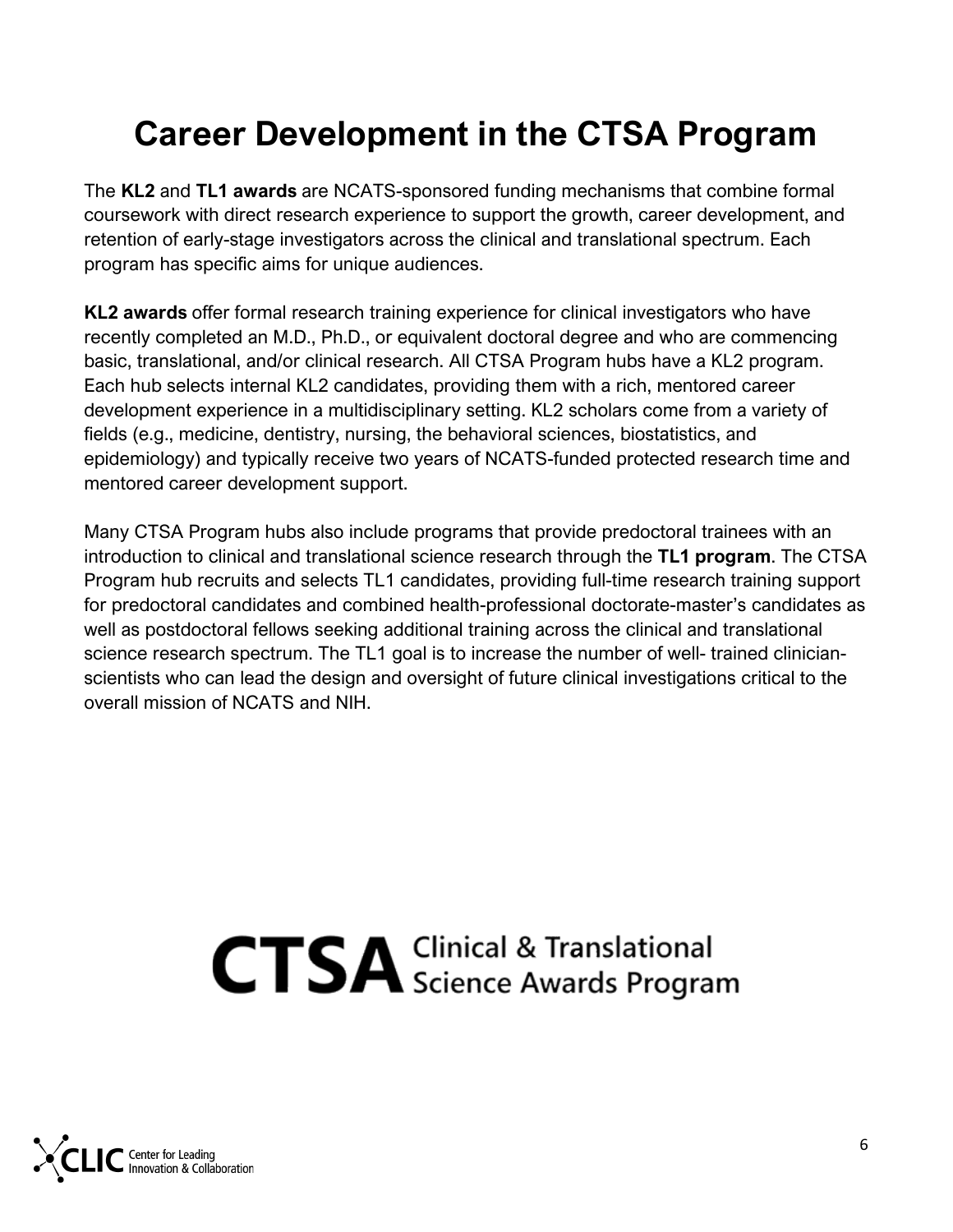### **Background**

<span id="page-7-0"></span>In June 2019, Christopher P. Austin, MD, Director of the National Center for Advancing Translational Sciences (NCATS), National Institutes of Health, stated "*We also need to implement education and training programs to provide the required knowledge, skills and attitudes to aspiring translational scientists at the undergraduate, graduate, early career and established career levels. NCATS is taking an intentional team- based and experimental approach to translational science education.*"

In alignment with Dr. Austin's call to action, CLIC dedicated its Insights to Inspire 2020 series to the Careers in Clinical and Translational Research metric with underrepresented persons (URP) and women as the specific measures of interest. Annually, CLIC generates a Common Metrics Initiative Multi-Year Report that represents the Common Metric Initiative data values for each of the CTSA Program hubs in a de-identified and aggregate form. Hubs that were in the top 50% of improvement for this metric based on their 2018 data, as well as the top four hubs for KL2 and TL1, were selected for qualitative analysis. A total of thirty hubs were identified and the Story Behind the Curve sections of their Turn-the-Curve plans were used for analysis. These sections of the Turn-the-Curve plans are the hubs' explanation – both positive and negative factors - that affected their data values. These five themes served as the focus for interviews with each hub: diversity and inclusion; recruitment; application and screening; mentoring; and follow up and evaluation.

All thirty hubs were contacted and asked to participate in an interview process. A total of 19 interviews were conducted with 18 unique hubs between March and June 2020. During the interviews, hubs were asked to share the strategies, insights, and processes that they believed led to the improvement of their metric values. This resource is a compilation of the responses from the hubs.

All of the interviewed recordings were transcribed and used for additional qualitative analysis. The following themes emerged – representation, partnerships, structure, making it personal, feedback, and endorsement. This document is arranged by those themes and include subtopics shared by the hubs. Questions to consider are listed for each subtopic.

This resource is designed for hubs that are seeking insights for developing a synergistic approach for improving their recruitment efforts to diversify the future clinical research workforce. It includes all aspects of the lifecycle from scholar/trainee recruitment through mentorship and follow up after completion of the program. This was not a research project; rather, it is based on "experiences from the field". Hubs are encouraged to seek opportunities to collaborate with these contributors.

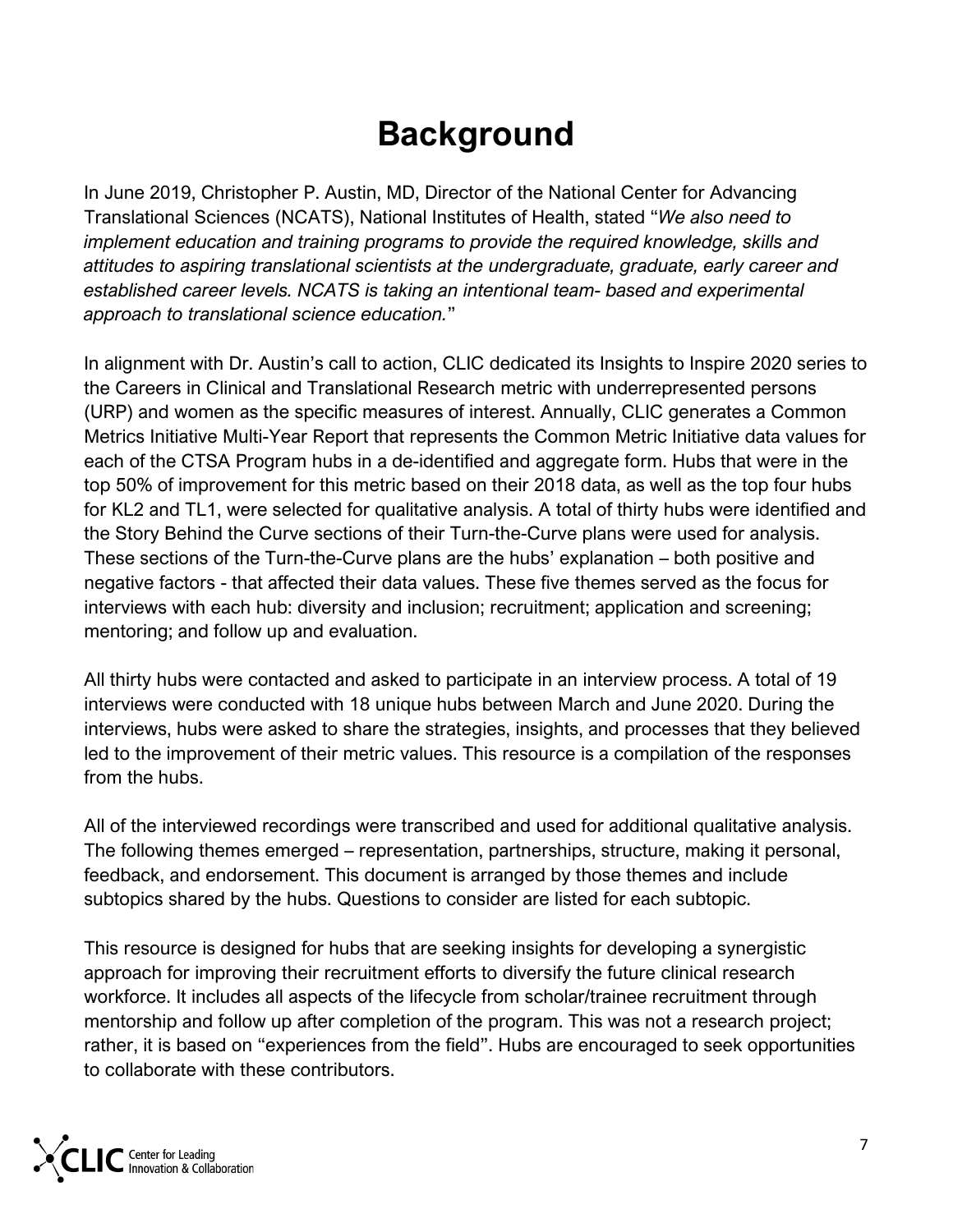### **How to Use this Guide**

<span id="page-8-0"></span>Each hub is unique in its size, structure, geography, and access to resources. Therefore, this guide is not intended to be a prescriptive checklist of one-size-fits-all programs and policies for universal implementation. Rather, it is a collection of actionable questions inspired by hubs' stories of ongoing progress and success in the Careers in Clinical & Translational Research Metric. Here's how to best navigate these precursors to action:

This guide is divided into **six primary sections**, each representative of a strategy identified through qualitative analysis of hub interview transcripts.

- The six strategies are not mutually exclusive—each informs one another.
- The strategies are not presented in order of importance or merit; please browse each in the order of your choosing.

Each section is comprised of a **brief thematic overview** and a **series of grouped questions designed to spark conversation around that theme** within and across your programs.

- Each section's overview helps to define the strategy and situate it within the context of KL2 and TL1 career development programs.
- An overarching thematic "guiding question" introduces the series of grouped questions to guide conversation.
- A list of actionable questions are grouped into labelled subsections that each pertain to the section's strategy. As you read these questions, be sure to have a space ready for your own notes, responses, ideas, and questions.

We encourage you to use each section's questions as an impetus for pointed conversations about equity, diversity, and inclusion in your programs. We hope these conversations will extend across internal partners, outwards to featured hubs and new collaborators, and even into your local communities.

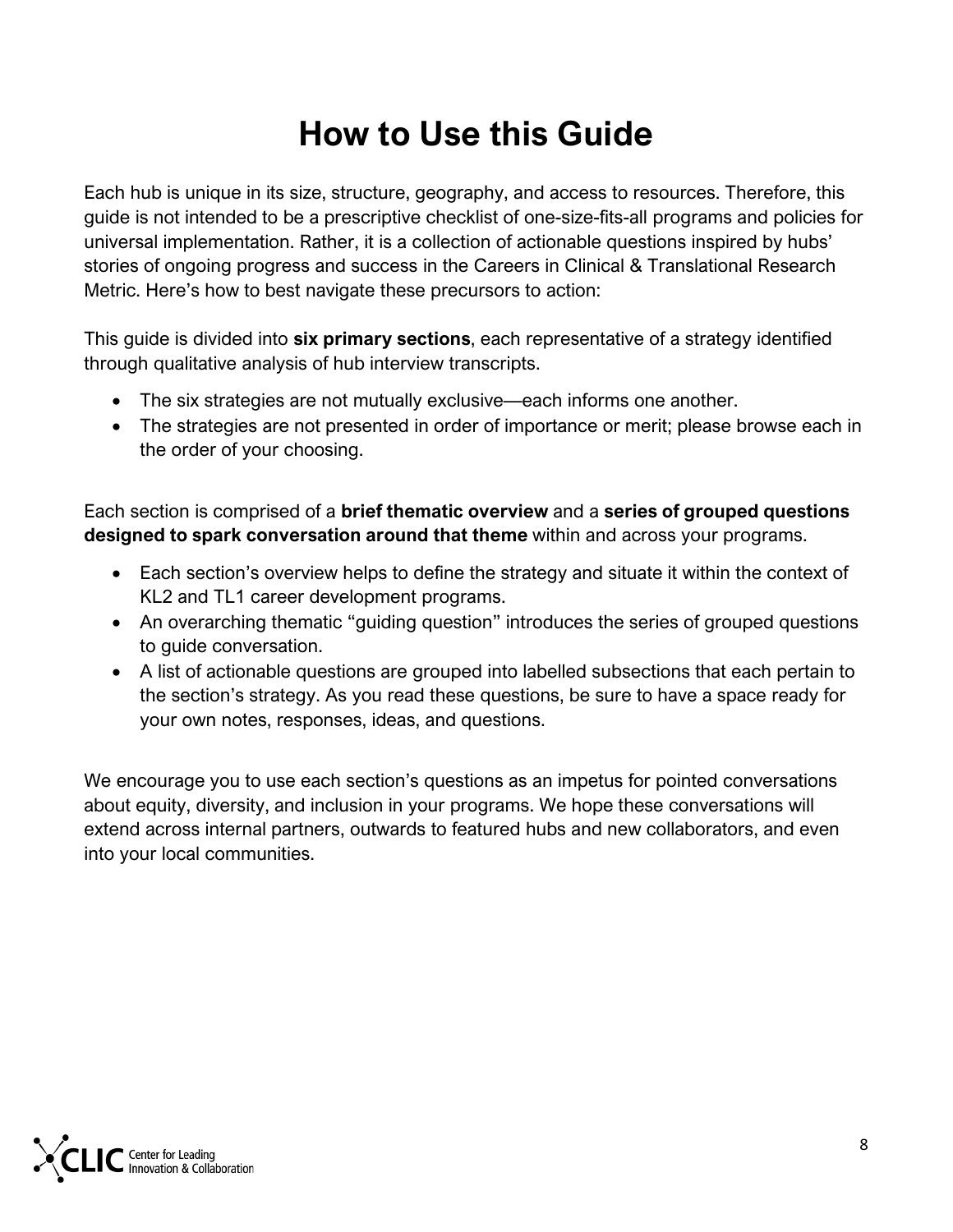

### <span id="page-9-0"></span>**PRIORITIZING REPRESENTATION**

#### **Prioritize representation, holistically, at every stage of the career pathway.**

Diversity and inclusion within the CTSA Program is reflected in many forms: race, ethnicity, gender, area of study, stage of career development, and more. Hubs consistently noted that finding intentional, sustainable, scalable, and public means to represent a wide variety of perspectives in every stage of their programming was a key contributor to the creation of a welcoming and empowering environment. Who your scholars and trainees see and hear as they are recruited for, apply for, participate in, and work with your programs matters.

#### **Worried about a lack of diversity and inclusion within your institution?**

Representation works in synergy with many other themes presented in this document. Start small. Be reflective. How can you foster and sustain an environment that supports the growth of scholars and trainees of all backgrounds?

*"Diversity is in the fabric at UIC; it's everywhere. It's not something that we just pay lip service to - it's front and center of pretty much everything we do, and new faculty or faculty that are being recruited see that."*

#### **University of Illinois - Chicago**

#### **In what ways are diverse perspectives represented/supported/encouraged in your programs in each of the following areas?**

#### **Programmatic leadership**

- From what departments and cultural backgrounds do program PIs represent? In what ways can program alumni take on leadership roles?
- In what ways do program leaders serve as relatable role models for prospective scholars and trainees?

#### **Review and selection of committee members**

- Whose voices are included on the committee in charge of selecting your scholars and trainees? What departments and backgrounds do they reflect?
- Is there an appropriate space to include a diversity and inclusion advocate and/or a community member?
- What do you want your scholar or trainee community to look like? Is your committee reflective of these goals?

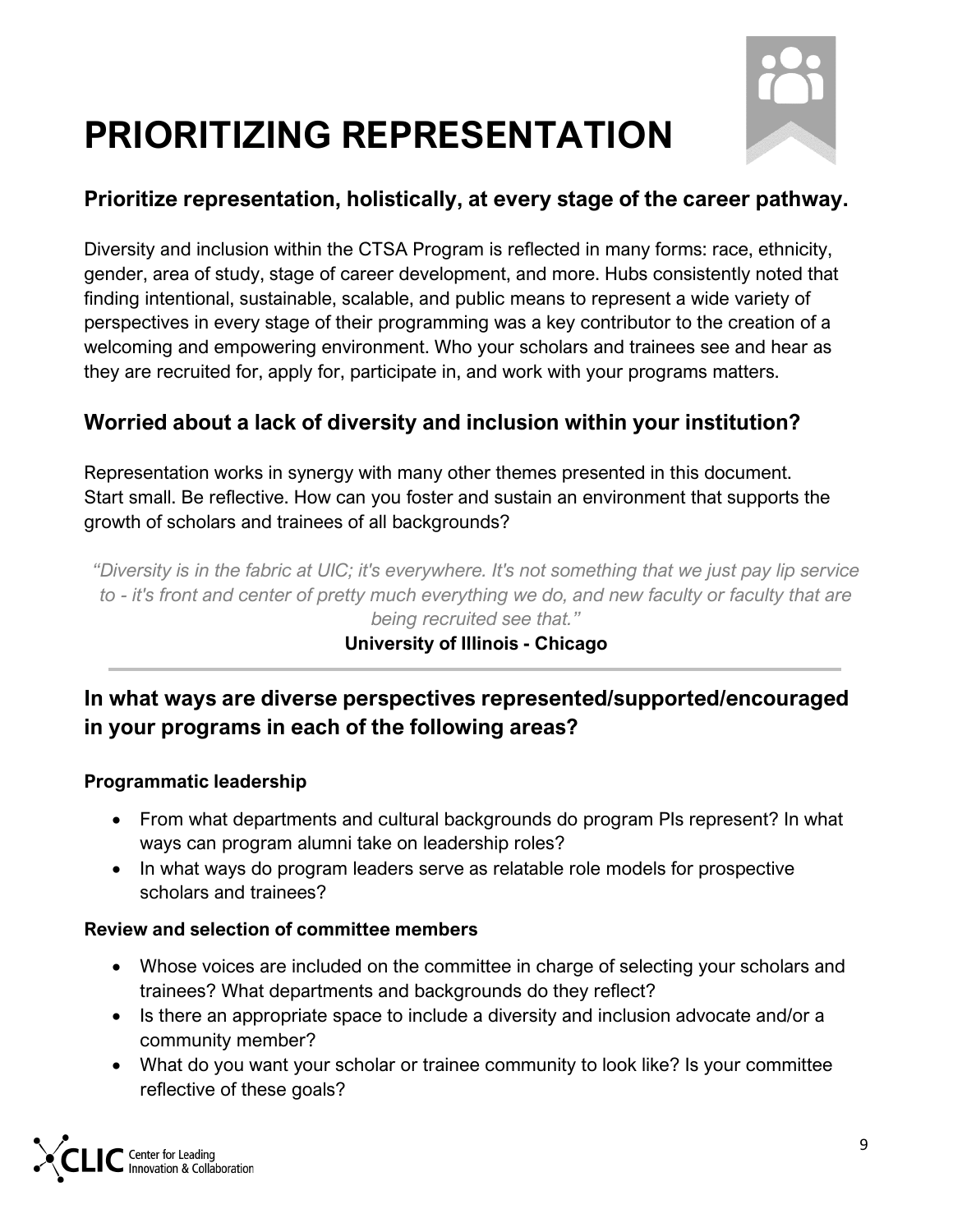#### *"We've initiated always having a diversity advocate on the selection committee."*

#### **Johns Hopkins University**

#### **Recruitment from across the translational spectrum**

- Which departments receive word about your program? How does your program let scholars and trainees know if—or how—their interests fit within the "translational research" community?
- What types of projects has your program funded? How is this information disseminated to prospective applicants?
- Whose voices are featured at recruitment events? Do alumni and current scholars express how their research interests were supported?

*"Some things work well in schools of medicine that don't work well in colleges of arts and sciences or engineering. So, the challenge is making sure that the people who are applying for these training awards understand what the breadth of translational research looks like and how their research fits within that spectrum."*

#### **Indiana University**

#### **Accessible mentors and role models**

- How do mentors become involved with the program? From what departments and backgrounds are they recruited? How are faculty selected or recruited to become mentors?
- In what ways are alumni encouraged to continue their engagement with the program as role models and mentors to future scholars and trainees? Are there pathways for this transition?

*"Women speaking to women, especially about issues related to STEM and science, that's really powerful. For the trainees that we recruit, we make a real concerted effort to make sure they can see themselves in the faculty mentors that we have and in who we can actually recruit as mentors for our program."*

#### **University of Michigan**

#### **Accessible connections to the local community**

- In what ways can scholars and trainees engage with community members? Are there formal structures, like community liaisons, to facilitate these connections?
- In what ways are the needs and voices of the community represented in the program?

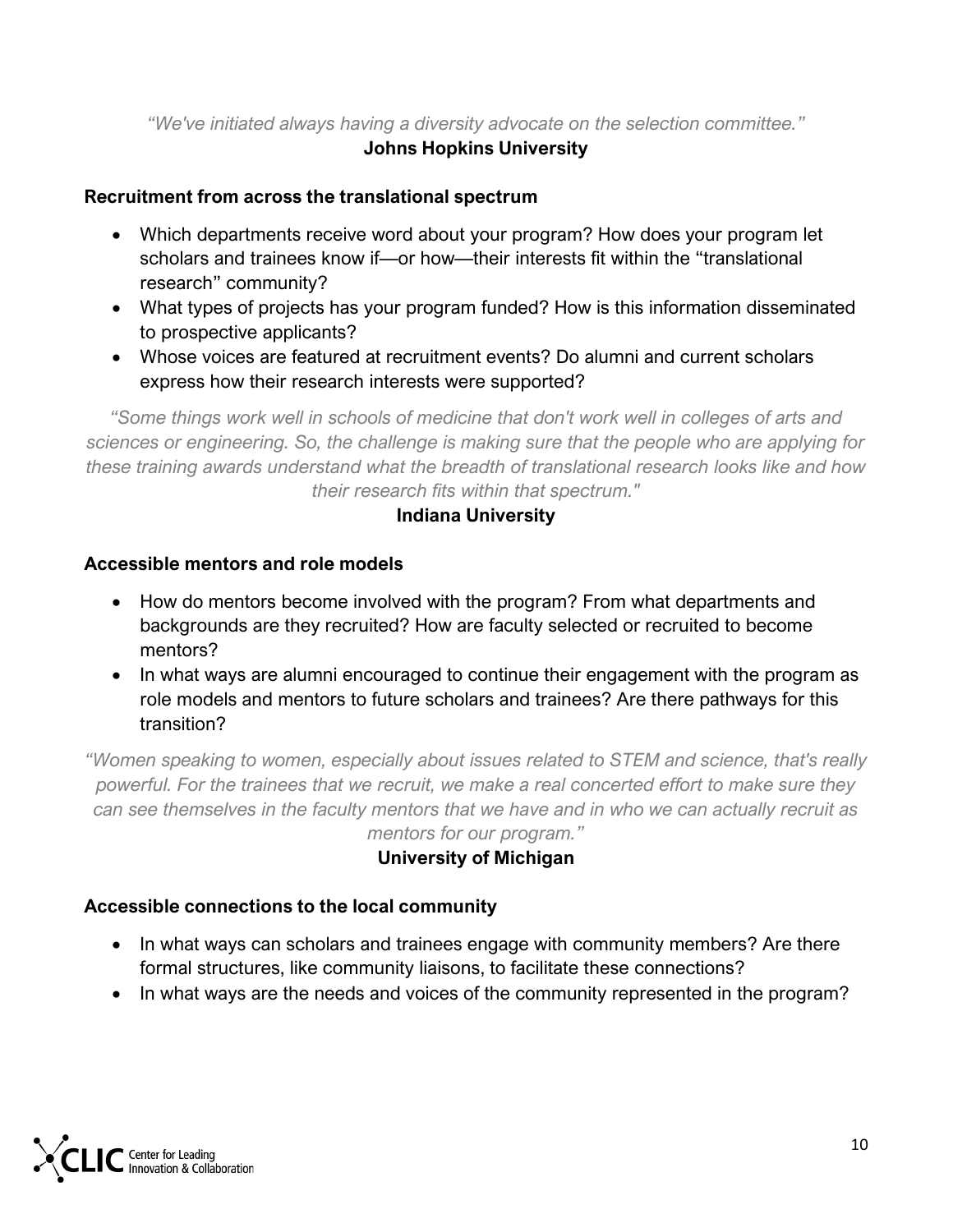#### **Representatives speaking at programmatic events**

- In what ways can program alumni speak with current scholars and trainees about their experiences?
- What types of guests are invited to workshops and speaking events? What disciplines and backgrounds do they represent?

#### **Inclusive research and faculty initiatives, from early to late-stage**

- To what extent does your program participate in early "pathway" initiatives? Are investigators encouraged to pursue diversity supplements for their existing grants?
- What programmatic opportunities do scholars and trainees have to advance as faculty in your institution? What institutional supports exist to support faculty as they transition from their first R grant to their next?

#### **Written materials**

- Is your program's commitment to diversity and representation visible? Where? To whom?
- In what ways does your grant, website, and program application reflect your commitment to representation?

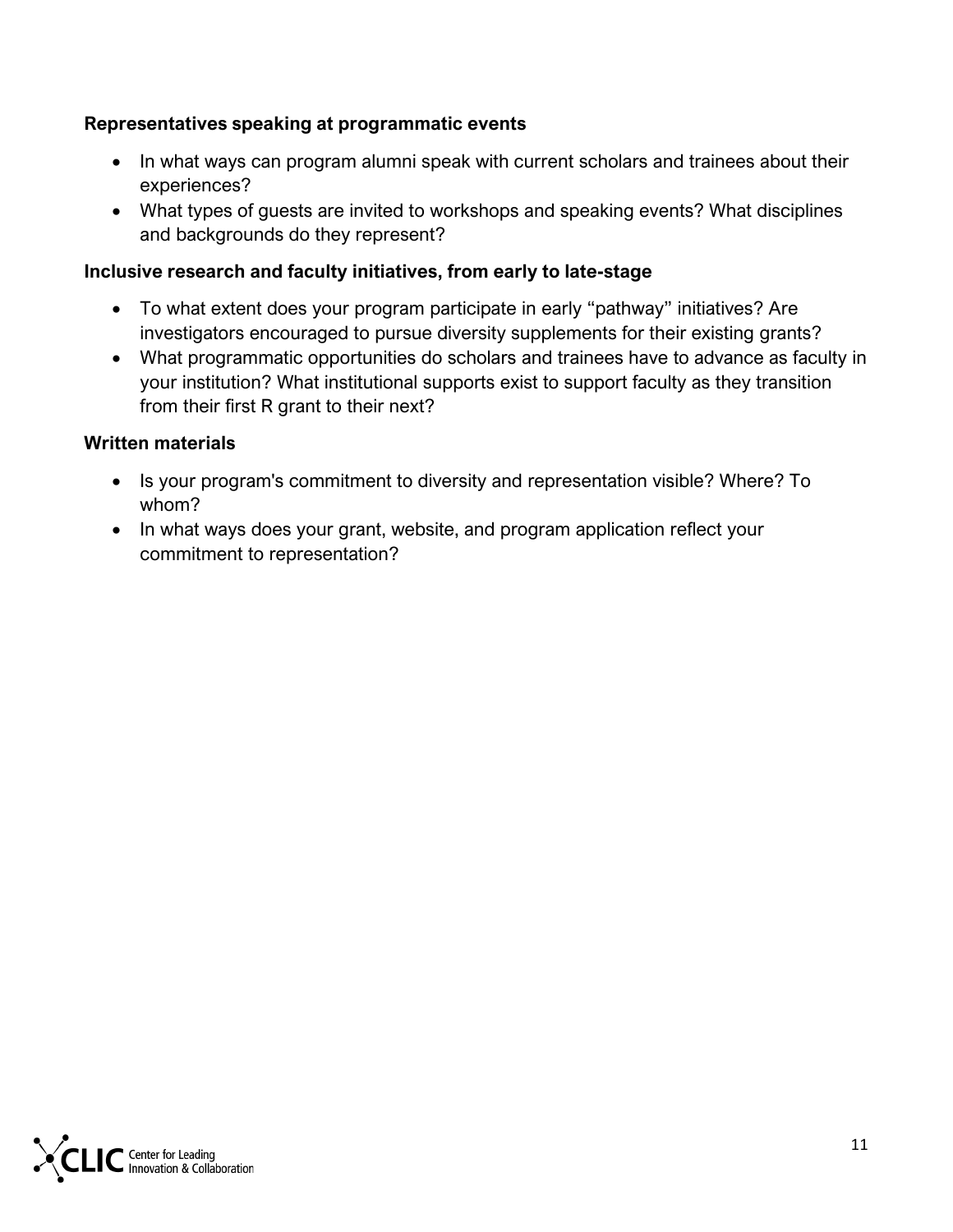### <span id="page-12-0"></span>**BUILDING PARTNERSHIPS**



#### **Actively collaborate with departmental, institutional, and across-institutional leadership on common/aligned programmatic goals.**

Career development programs should not stand in isolation. Whether recruiting internally for a K program or across state borders for T program, hubs held partnerships in high esteem. From engaging in conversations with the dean of the medical center about shared diversity and inclusion goals or working with a partner institution to enrich the pool of talented recruits, partnerships can take on many forms. Actively seeking out partners on—and off—your campus can further the representation efforts, bolster program recognition, and create meaningful, long-lived connections and collaborations.

#### **Not sure where to start?**

Have a discussion with another career development program on campus, pay a visit to your institution's diversity and inclusion office, or schedule a conversation with a new department head. If you're ready to push outside your institution, reach out to one of the featured hubs to see how they set up their inter- institutional partnerships.

*"We are connecting and identifying with those particular networks within our institution, within the region, within the communities who represent the underrepresented communities. And so, we are creating a diversity recruitment plan to help us guide that aim."*

**University of Washington**

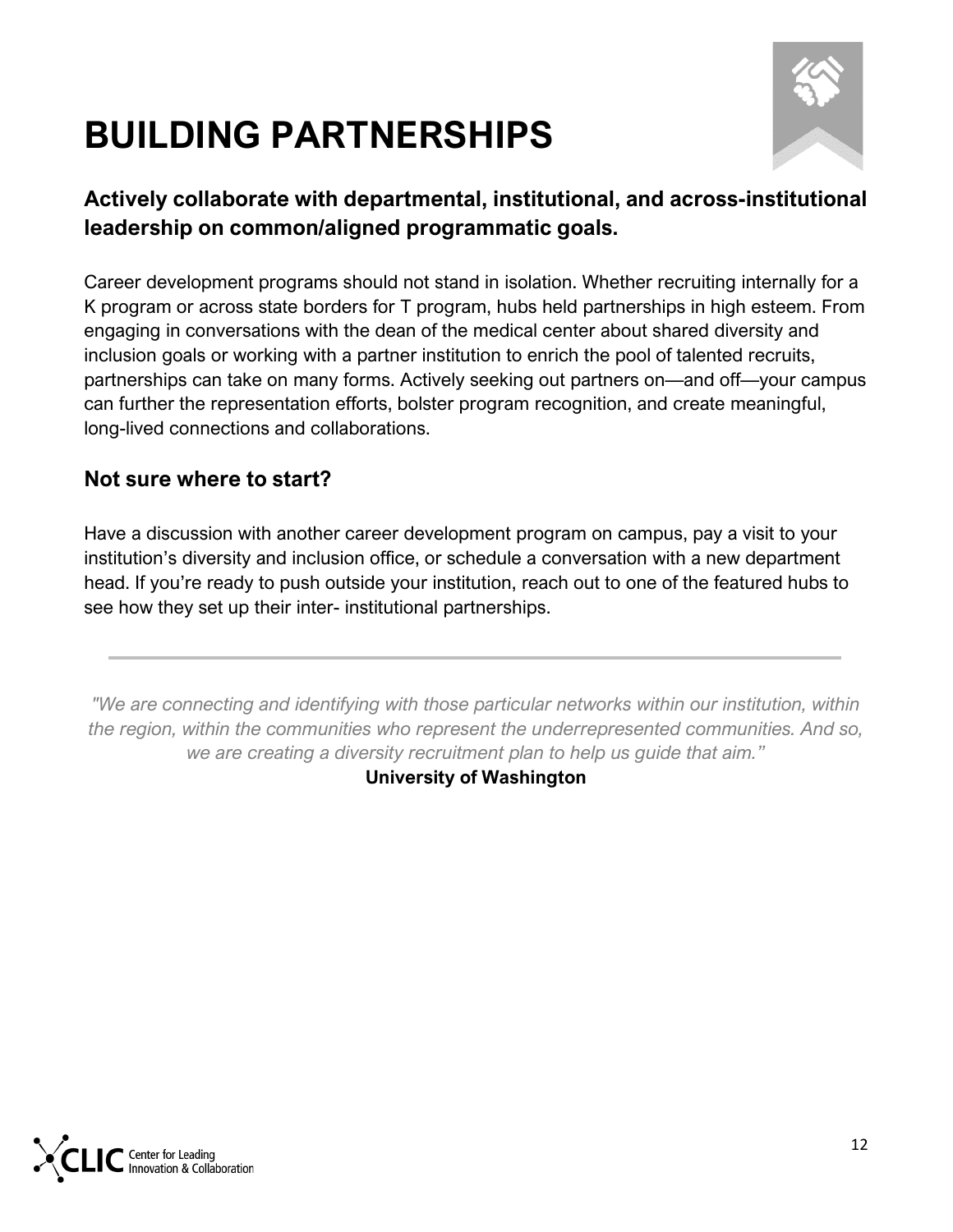#### **In what ways do your programs intentionally seek out active partnerships with each of the following entities?**

#### **Internal recruitment partners**

- What new connections can you make with individuals across departments who can serve as program "champions" or navigators? How will you stay in touch with these designated primary contact points?
- Do department heads, deans, or administrative leadership recommend students for your programs? How can you communicate the goals and benefits of your program to them? Who is writing letters of support on behalf of your applicants? In what ways can you ask for their help in recruiting an increasingly deep and diverse candidate pool?
- What connections exist between your program leadership and any diversity and inclusion offices, councils, organizations, or centers on campus? What feedback or shared goals might you pursue?

*"Because we have a central research committee, it is very easy to be aware of all of the efforts that are going on in different areas, including in diversity and inclusion. The expectation is that these are institutional efforts, not divisional or departmental efforts necessarily. It really fosters this environment where it's relatively easy and there are very few silos to actually working together and developing these partnerships. And I think that really is the way that we've been able to take NIH dollars and institutional dollars that we make for our Center for Clinical and Translational Science and kind of amplify those through to these other efforts"*

#### **Mayo Clinical Research**

#### **External recruitment partners**

• Is your institution ready to create formalized collaborations/partnerships with another university? What mutually beneficial goals could arise as a result of such a partnership?

#### **Advisory boards**

- Does your program seek feedback from an internal advisory board? Who is represented in that space? How are they recruited? How frequently do you meet, and in what capacity?
- In what ways could your program benefit from consultation with diversity advisors for programmatic feedback and recommendations?

*"We have a diversity advisory board for both the TL1 and the KL2. We meet with them every six months and get input into strategies - Members of our advisory board represent a range of perspectives and approaches within the institution."*

**Icahn School of Medicine at Mt. Sinai**

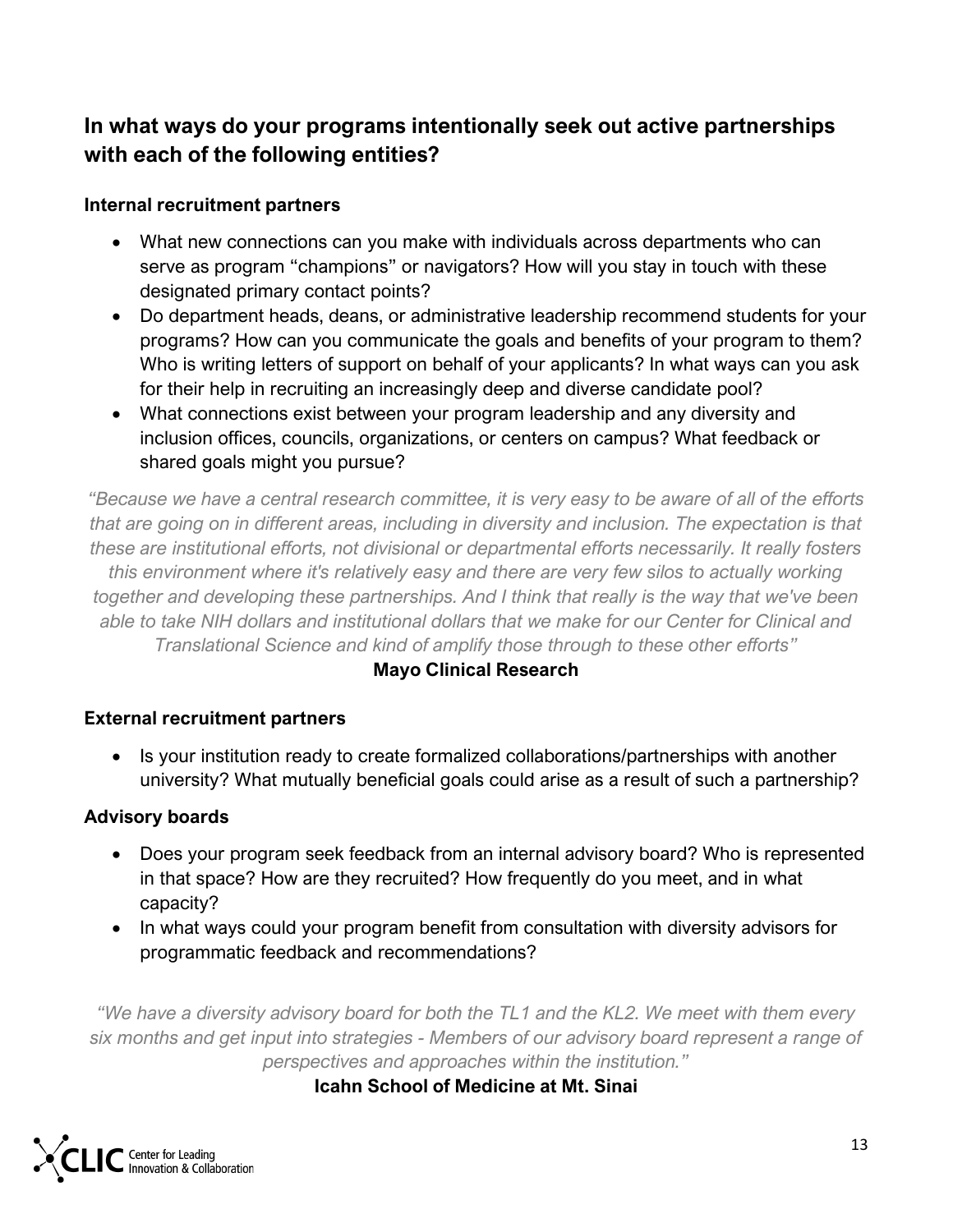#### **Funders of aligned goals**

- Who on campus discusses shared goals regarding diversity, equity, and inclusion? In what ways could you partner to seek institutional funding to support mutually beneficial programs?
- Are academic enrichment funds available from your institution? Who in administrative leadership do you need to speak with to discuss these types of funding opportunities?

#### **Community partnerships**

- Does your program or center partner with local middle or high schools, teachers, or education professionals? In what ways are young students exposed to research and clinical and translational science as potential career options?
- What undergraduate research programs does your institution offer? In what ways can your program participate or use diversity and inclusion supplements to increase undergraduate involvement in research?
- Does your institution or program have community researcher connections or liaisons? How are these community members trained, compensated, and represented within your program?

*"I think really for transformation, you're going to need to reach all of your stakeholders and target groups that you're wanting to work with and really create a culture that values diversity. You need to work across all those in your community."*

**University of Colorado – Denver**

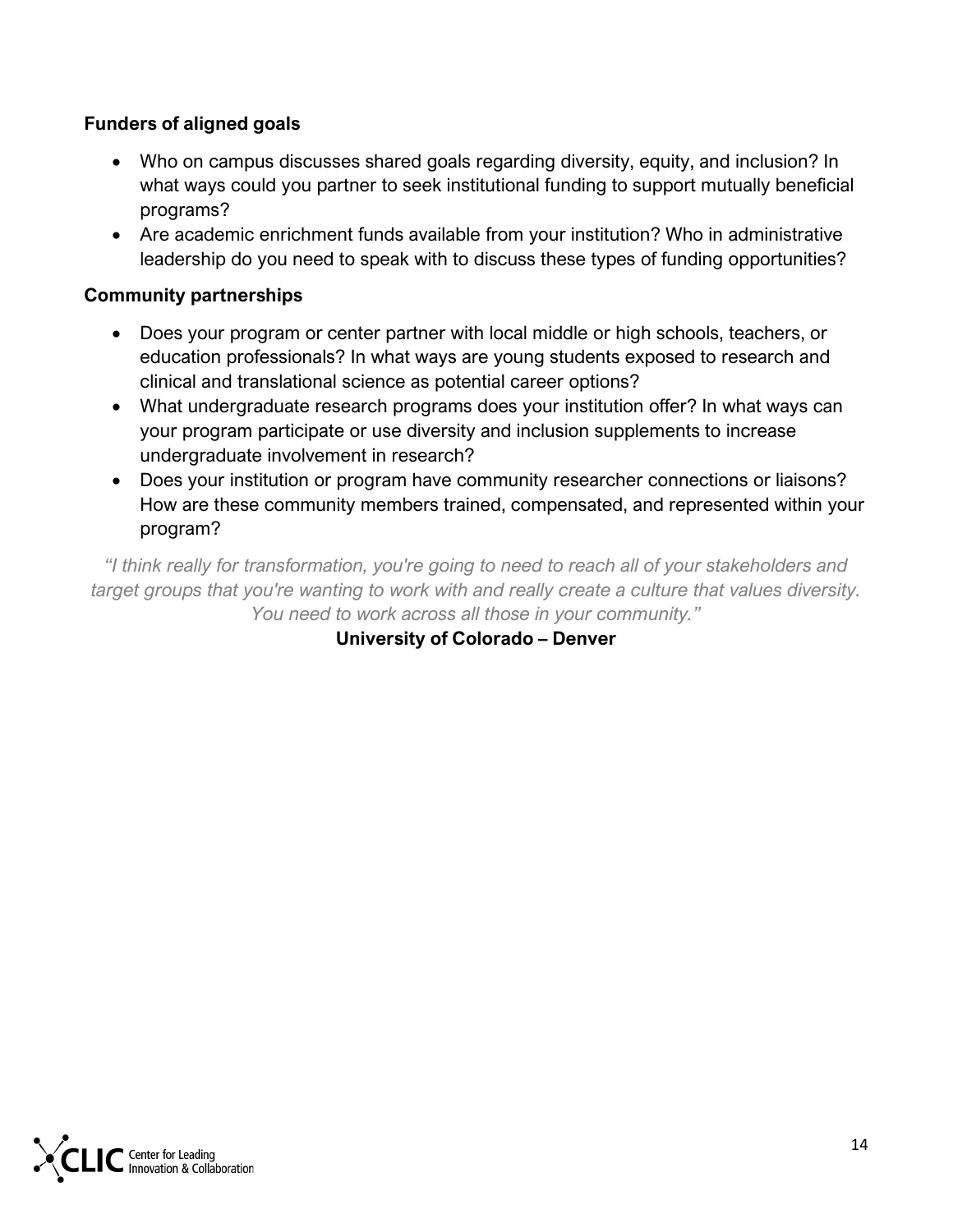

### <span id="page-15-0"></span>**DESIGNING PROGRAM STRUCTURE**

#### **Balance structured programmatic supports with space for scholar-led innovation.**

Hubs enhance the career development of their scholars and trainees through mentorship, curriculum, fellowship, and unique programming and community engagement opportunities. The variety of program structures that work to support the growth of scholars and trainees provide mutually accountable spaces with clearly communicated expectations and benefits. Scholars' needs may extend beyond the existing programmatic framework, though. Many hubs have seen and supported their scholars as they built structures themselves: exercise groups, affiliation groups, or informal K-clubs, for example. Hubs' ongoing, iterative work to balance built-in program supports with nurtured space for scholar-driven action continues to advance their capacity to meet the dynamic needs of their scholars without assuming prior knowledge of system intricacies.

#### **Eager to try something new?**

We encourage you to explore the blog posts and recorded webinars on the Insights to Inspire [section of the CLIC website.](https://clic-ctsa.org/common-metrics-initiative/i2i) There, you'll find select examples of adaptable hub structures and actions that can be crafted to suit your context. Don't be afraid to reach out to hub representatives to discuss details and strategy!

*"We give them [our scholars] structured opportunities where they can get together and discuss things... we support that as much as we can, then we get out of their way and let them do what they do the best."*

**University of Michigan**

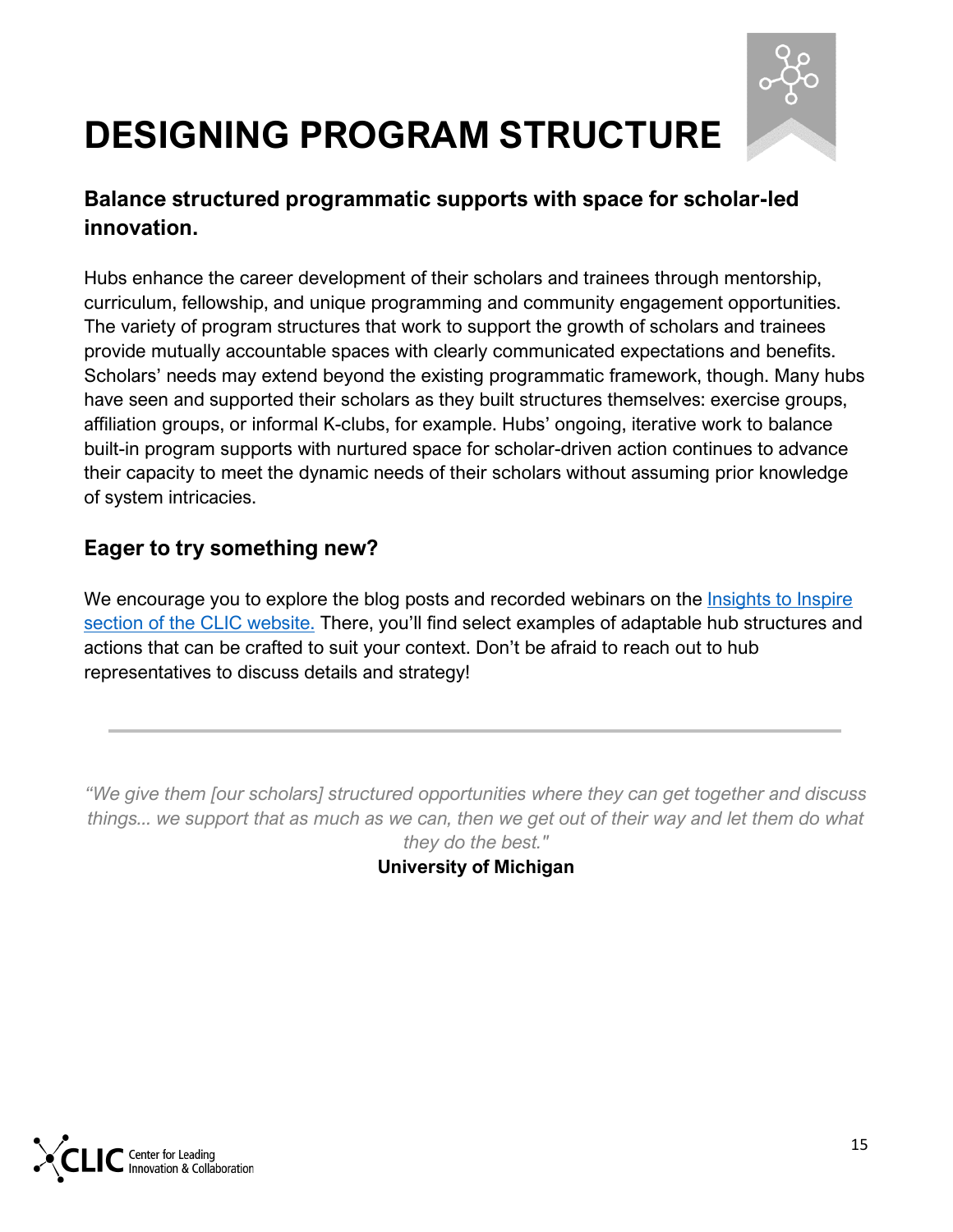#### **In each of the following areas, where does your program rely on clear protocols and procedures, and where does it leave control in the scholars' hands? How is that difference in structure and organization communicated?**

#### **Mentoring**

- How are mentors recruited into the program? How are expectations communicated to mentors? Which standard criteria are used to vet prospective mentors?
- How are mentors trained? What resources or events are accessible to mentors, scholars, and trainees for ongoing growth in mentorship skills?
- How are mentor-mentee pairs formed? What supports exist to ensure a good "match"? How do mentors and scholars access these supports?
- Who can a scholar or trainee turn to if they are experiencing problems with their mentor? How are these communication channels made clear to the scholars?
- How frequently do structured mentorship meetings take place each year? Is program leadership involved in these conversations? Which components of the mentor-mentee relationship need to be revisited regularly with and without the mentor present?

*"During the program, we contact the mentors. We provide training for the mentors to allow the scholar to have the best research experience, again, building the bridge across institutions, to make sure that the opportunities exist for them to stay in research."*

#### **Medical College of Wisconsin**

#### **Training and Career Development**

- What structured programs or events exist to support prospective scholars and trainees in their preparation of a program application? How are these structures publicized? To whom? Does the institution require that scholars and trainees draft Individual Development Plans (IDPs)?
- When do scholars and trainees draft Individual Development Plans (IDPs)? Who helps facilitate this process? What structures are in place for scholars, mentors, and program leaders to revisit and revise these documents? How does the IDP help the scholar plan for post-program opportunities?
- What resources and events are accessible to scholars and trainees as they write grants for independent funding? Who can scholars talk to about navigating the grant-writing process? How do they know to turn to this person or group of people?
- How can scholars' writing be reviewed and evaluated in a low-stakes environment? What structures exist to ensure this review process is respectful and constructive?

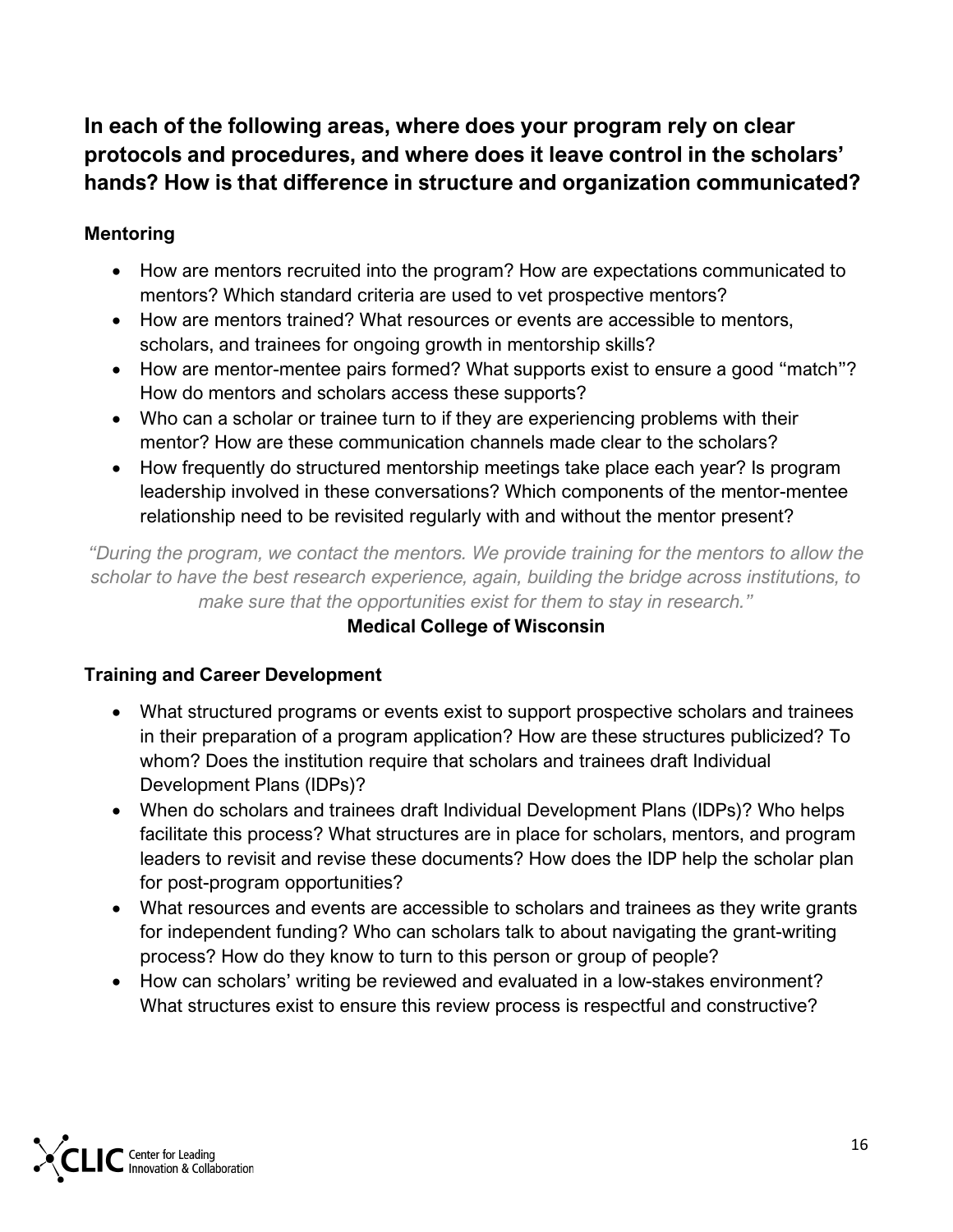#### **Peer-to-Peer Support**

- How are multi-disciplinary connections between scholars and trainees facilitated formally? Informally?
- What opportunities for networking are offered to scholars and trainees?
- In what contexts do scholars come together for meetings? If topical, how are scholars' voices incorporated in choosing meeting content? What opportunities exist for scholars to give one another feedback in these settings?

*"We facilitate peer mentoring among current and past scholars via interactions in our standing career development series, specifically related to topics such as time management and next steps after KL2. Scholars have the opportunity to learn from each other. We also facilitate other informal opportunities, like lunch, which may lead to "natural pairings" (based on interest and need) and exchange of information among current and alumni scholars."*

#### **Duke University**

#### **Recruitment**

- Is the program involved in foundational programs offered by the institution that bring high school and undergraduate students into the research space? How are scholars and/or mentors prepared for this involvement?
- What steps are taken to ensure clarity in application expectations and program benefits to prospective scholars and trainees?
- Are there designated primary contact points—program "champions" or navigators—that prospective students expect to hear from? How are these individuals identified? How are marketing efforts systematically amplified outside of email channels?
- How early does formal or informal "recruitment" start? When and how does the program reflect on recruitment strategies and make adjustments for upcoming cycles?
- What efforts, systems, or formal programs are in place to retain recruits within the institution after the program?

#### **Application**

- Prior to submitting an application, do prospective scholars need to provide a Letter of Intent? How are scholars prepared for these pre-application components, and is it clear how they will be evaluated?
- How closely does your program's application and review process mirror that of the NIH? In what ways does your program harness similarities to prepare scholars and trainees for independent grant writing?

*"We use an application that is identical to the NIH application, and we review these applications the same as they would be reviewed in a study section."*

**University of Kentucky**

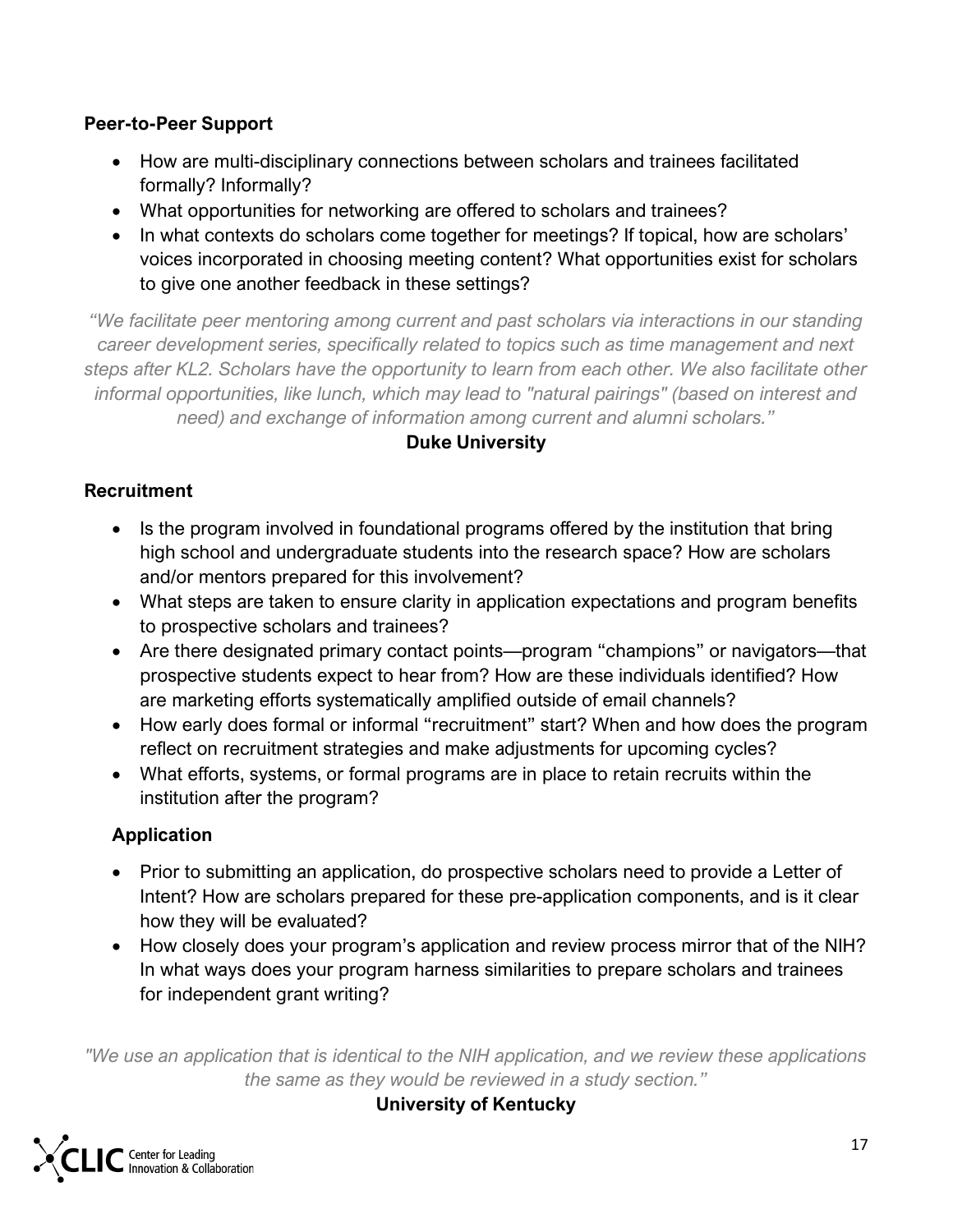#### **Curriculum**

- Are concepts like health disparities and community engagement included in program curricula?
- Are scholars aware of the demands of the program's curriculum? Do they know what to expect in terms of commitment and outcomes?

*"We do an assessment of what people need when they first enter the program in terms of the core competencies and then create a curriculum that supports those competencies and the needs of the particular group of scholars that have come in."*

#### **University of Washington**

#### **Feedback**

- Where do scholars and trainees go to provide feedback if they have ideas or concerns regarding the program structure?
- How do they know to turn there? How is this process communicated to scholars and trainees?

*"We believe that it's a combination of some web based programs that really tell you about mentoring skills, but more than anything else, it's also an issue of getting your hands on experience and seeing more seasoned mentors in operation."*

**University of Massachusetts**

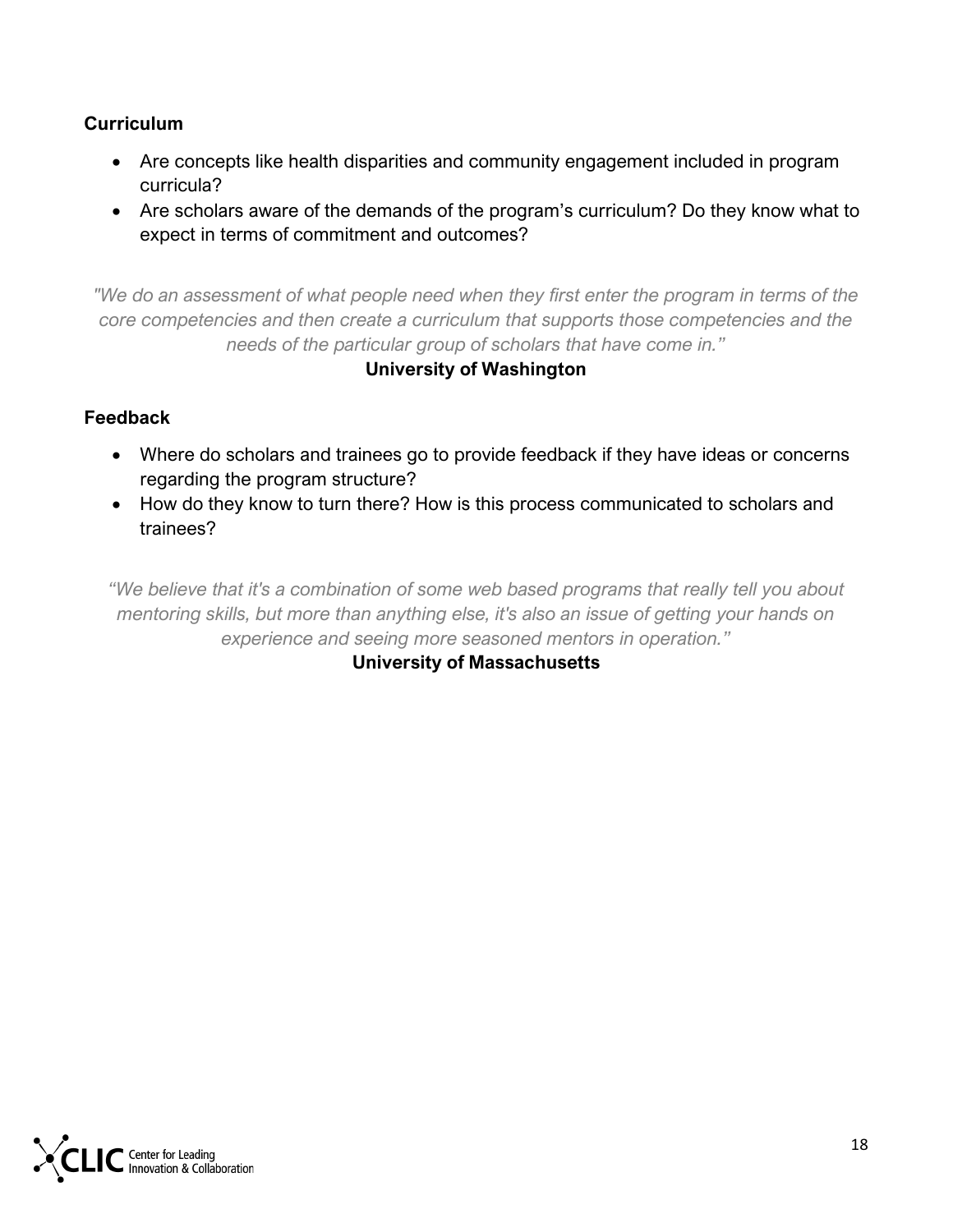### <span id="page-19-0"></span>**MAKING IT PERSONAL**



#### **Value and nurture the whole scholar: past, present, and future.**

Scholars and trainees may only be with your program for two years; however, their experiences may serve as catalysts for future careers in clinical and translational science research. Comradery, collegiality, and care were consistently referenced by hubs when asked how they created environments welcoming to scholars of all backgrounds. Hubs described ways in which—through both words and actions—they celebrated scholars' pasts, welcomed scholars to their career development community, and helped scholars plan for a fulfilling future.

#### **It is difficult to measure kindness or set a metric for care.**

Though intangible concepts, reflecting on the spaces and places provided for scholars to be seen for more than their grant and publication outputs supports the holistic nature of "career development."

*"We discuss challenges they may face related to work-life integration, scientific progress, and often - or not infrequently - just navigating potential issues with their mentors and others and getting their work done."*

#### **Duke University**

#### **Where in your programs can scholars turn to meet their holistic needs?**

#### **Holistic application**

- In what ways are alternate pathways into clinical and translational science research considered in the program's application? Is there space to discuss adversity or challenges faced?
- When and where are in-person interviews conducted? Do scholars have the chance to express their interest in a non-written format?

*"We have developed a bank of questions that really capture people's use of different pathways to accomplishments... that they are acknowledged and that there are different pathways to success and accomplishments."*

**University of Colorado – Denver**

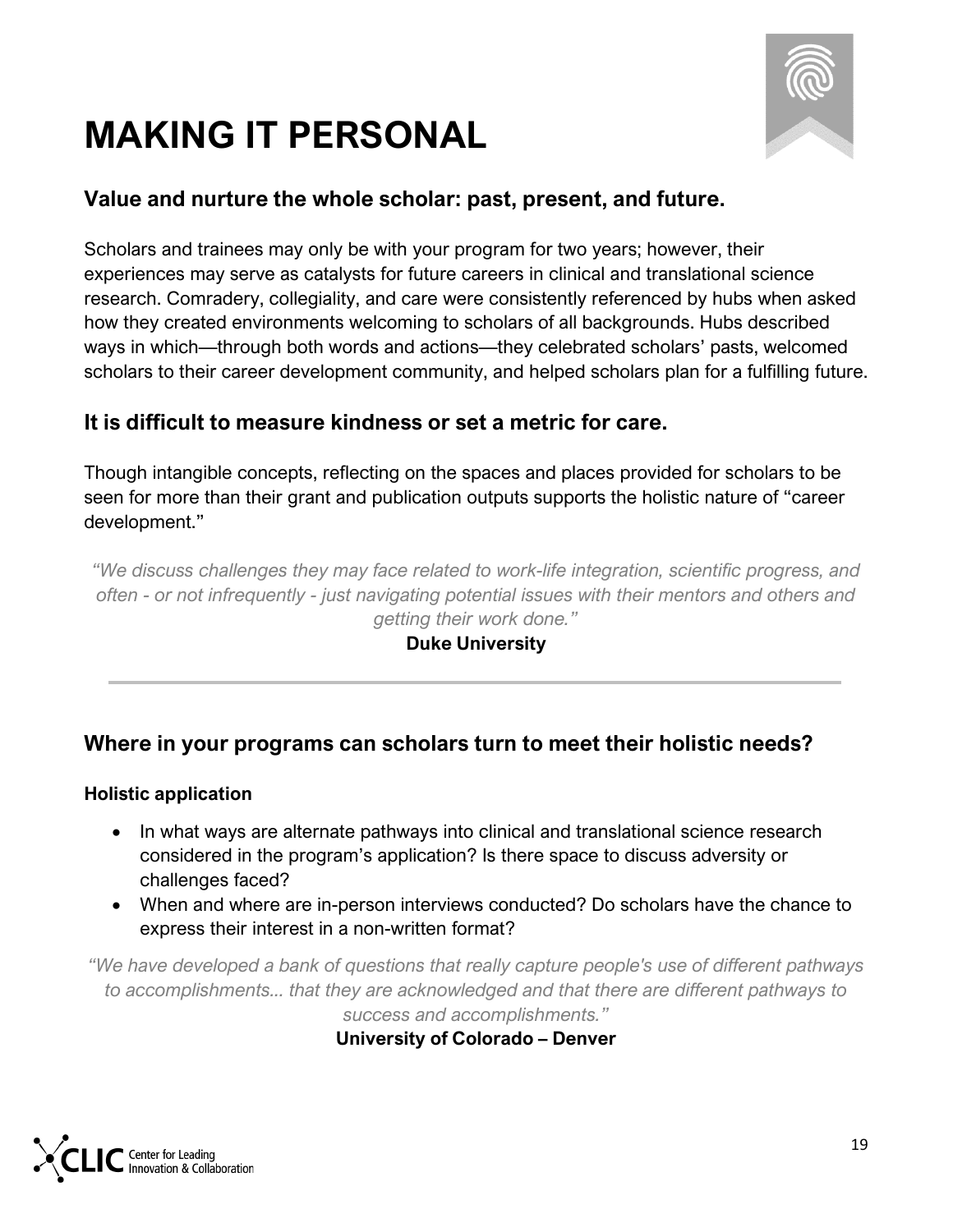#### **Mentoring**

• How is work-life balance addressed in mentor-mentee relationships? Are mentors prepared to have conversations beyond the scope of the advancement of their mentee's professional career?

#### **Networking**

• What peer-to-peer support groups exist within or outside of your program that scholars and trainees can turn to?

*"People who are no longer in the program understand that they are part of this larger community and will be no matter what...once they're in the program and even once they graduate, they are kind of, if you will, part of a family."*

#### **University of Washington**

#### **Community building**

• Are there spaces to gather or celebrate with scholars as a group outside of workshops and formal events?

#### **Future-forward planning**

- How often do you discuss non-outcomes-oriented (publications, grants) topics with scholars and trainees?
- In what ways do structural program components —like IDPs—map and focus on scholars' and trainees' present and future goals?

#### **Responsive programming**

- Through what channels does your program foster bi-directional communication?
- Do scholars or trainees feel comfortable expressing whether aspects of the program are or are not working for them and their personal-professional schedules?
- Does the program have a visible track record of responding and changing systems when scholar needs are not being met?

*"Our individual meetings with the scholars are much more of how can we help you? What do you need as opposed to like, what are your products, you know, 'are you meeting our expectations' that changes to, 'how can we help you? What do you need from us? What are some struggles? How can we help you navigate them?' It becomes much more of a partnership of lifting people up."*

#### **University of Texas Health Science Center San Antonio**

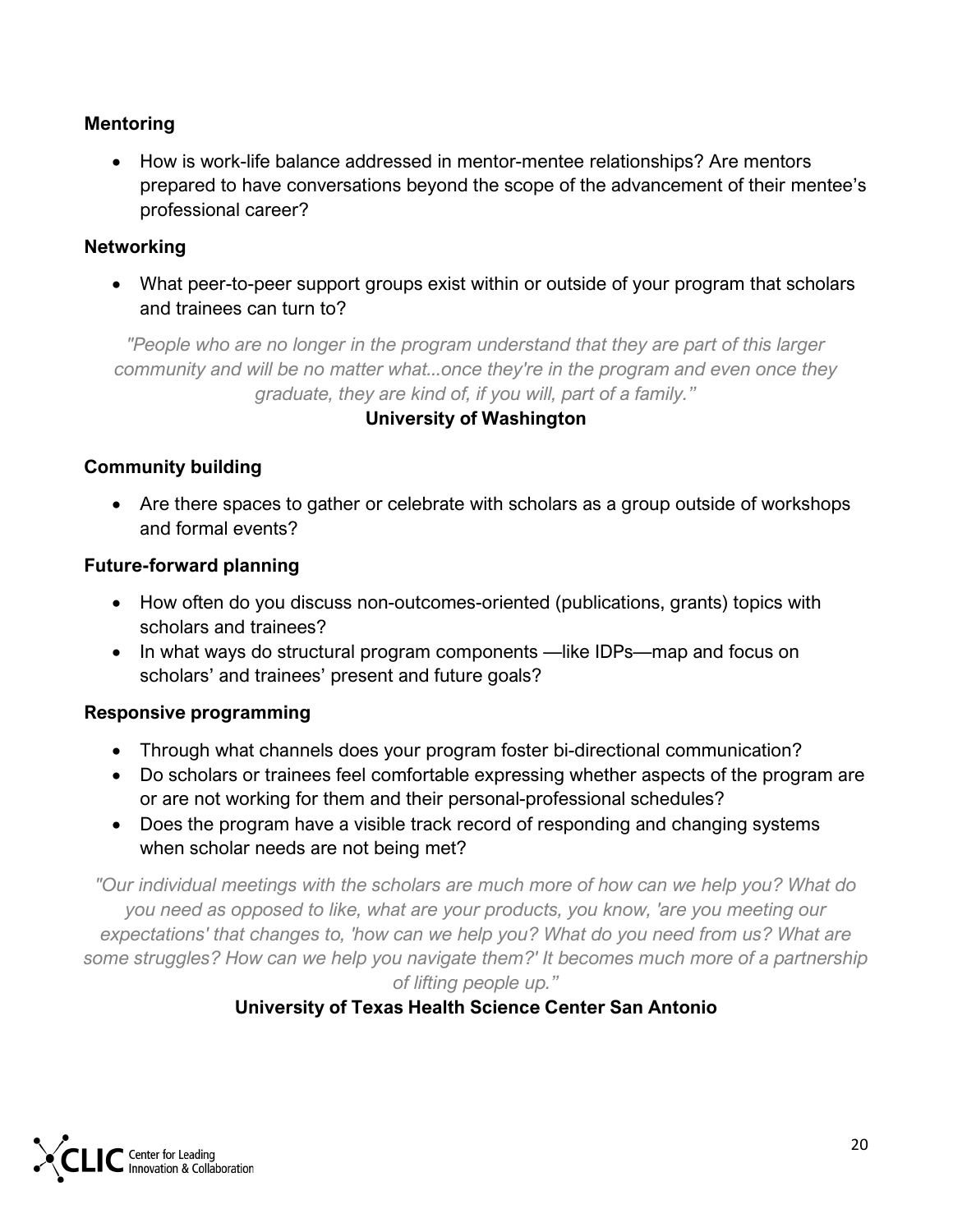

### <span id="page-21-0"></span>**IMPROVING THROUGH FEEDBACK**

#### **Another survey?!**

Gathering data from scholars, trainees, and mentors can be an exhausting process. While there is no one fix-all solution for perfecting survey response rates, hubs consistently referenced how actions taken during a scholar's tenure had lasting reverberations for how and why they continued to engage with the program. Hubs discussed feedback as an ongoing, bidirectional practice that manifests itself in formal and informal ways. From the recruitment phase to alumni follow-up, hubs work to find spaces to solicit, provide, and—importantly—act on feedback not restricted to outcomes or scholarly gains.

#### **Create open, responsive avenues for mutual feedback.**

"*Some scholars felt that the monthly meetings did not allow for enough time to sufficiently discuss routine career development issues in addition to the focus on progress of individual scholars. In response, we revised the agenda so that the first 15 minutes was an open period, providing time for any scholar to bring up any issues about career development for discussion among scholars and program directors.*

#### **Columbia University**

#### **In which of the following areas do your programs actively seek and provide feedback?**

#### **Applications and writing**

- How closely does your program's application and review process mirror that of the NIH?
- In what ways does your program harness similarities to prepare scholars and trainees for independent grant writing?
- Who receives feedback on their application? How is that feedback delivered?
- Are those who are not accepted into the program contacted to support future application efforts? Is there time or space to deliver this feedback directly, rather than through email?

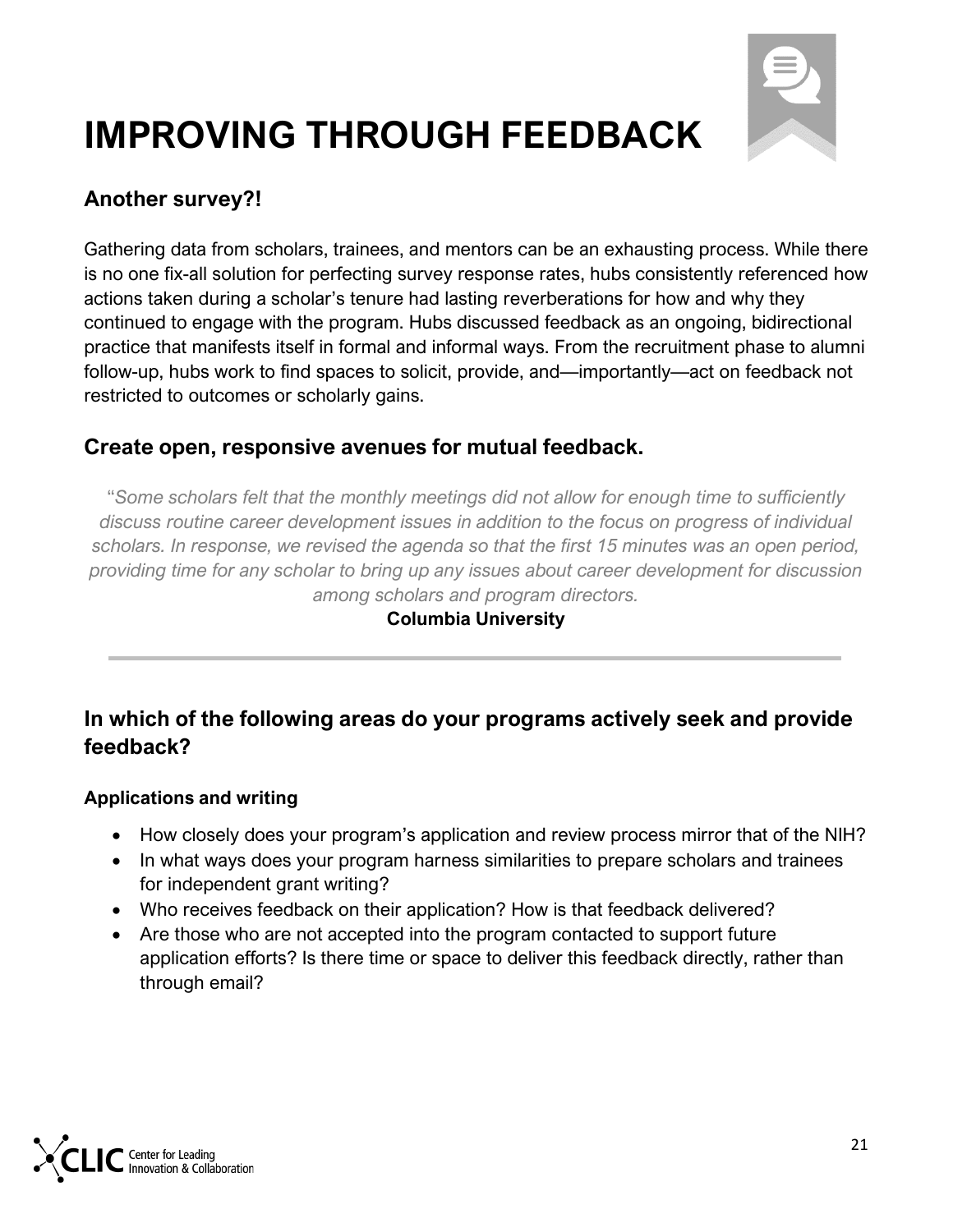*"So, we really see that part of the whole process of writing the KL2 is not just about determining who should get funded, but essentially providing an initial review for any applicant's grant idea… we provide each of them with a full written review with a summary statement of the discussion that happens during that meeting. We also invite at least one or two of our current or former KL2 scholars to serve on our internal advisor on this scientific review committee."*

#### **Tufts University**

*"I spoke to all of them personally and made sure that I had comments about their applications, ways that they could make it stronger next time"*

#### **University of Alabama at Birmingham**

#### **Mentoring and relationships**

- Does feedback flow bi-directionally between scholars and mentors? Does the program rely on this feedback cycle to occur organically, or are there structures in place to facilitate the process?
- How does the program help to foster relationships well-suited for the long-term exchange of feedback?
- What do interactions between scholars and program stakeholders look like after scholars have completed the program? Are there opportunities to check in informally or share opportunities well suited to a scholar's interests?

#### **Program implementation**

- Who is providing feedback to the program? Are there any stakeholder voices missing from the conversation?
- How does the program respond to feedback? Who is involved in decision-making when changes are made?
- In what ways is the program "open-minded" when it comes to feedback from scholars, mentors, diversity advisory boards, or NCATS?
- When is feedback sought from program alumni? Is there space for long-term retrospection on relative program benefits and gaps?

*"We want to use their feedback to help modify things going forward. So, if something's not particularly working, we want them to tell us and be very open with us about it so that we can make those changes going ahead."*

**Medical University of South Carolina**

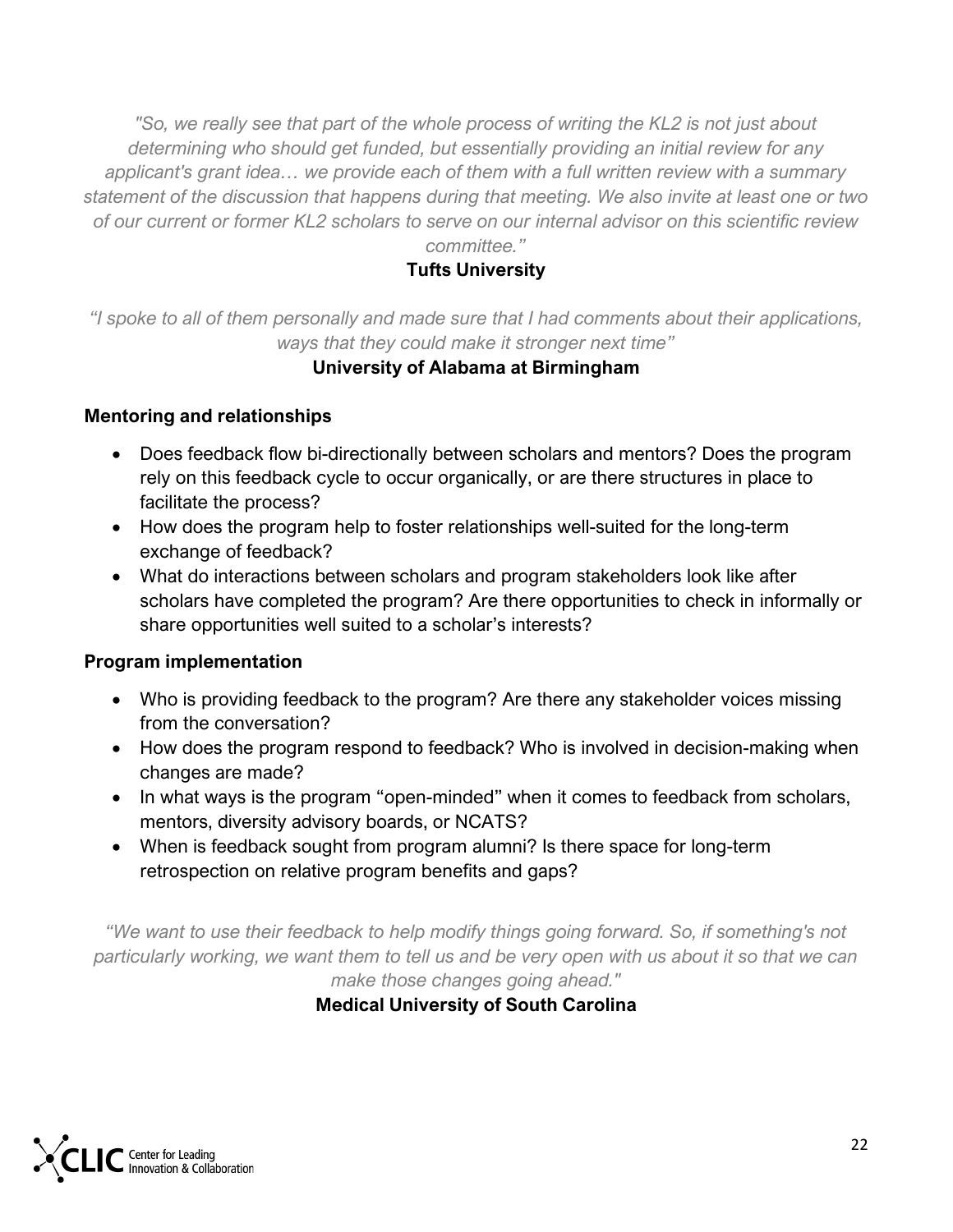### <span id="page-23-0"></span>**WINNING ENDORSEMENT**



#### **Who speaks on behalf of your program?**

Many hubs highlighted their own scholars and trainees as their most valuable recruitment assets. To have program alumni, department heads, and current scholars actively reach out to prospective applicants can be a powerful testament to the work your program has done in creating a welcoming, inclusive environment. Consider who is endorsing your career development program. Are there any voices missing from the table?

#### **An inclusive program seeks and sees advocates outside of its own leadership.**

*"I mean, those are all common questions for any student: 'How much work versus what I get at the end?' I can tell them all the great things and benefits of the program and tell them all these amazing things that programs can give them. But when they hear from another medical student who has gone through the training and how are they're utilizing those skill sets now, and how is that making them a better physician? Now, it really is a lot more empowering than just an email or poster or a flyer or just an info session."*

#### **Washington University**

#### **In what ways does your program create an environment that its participants and partners want to endorse to others?**

#### **Scholars, past and present**

- What spaces exist for prospective students to speak with program alumni?
- Which scholars are recommending your program to others? Why? How do you know? What disciplines and backgrounds do they represent?
- Are there scholars that would not recommend your program? How do you know? And why? Is there an opportunity to rectify?

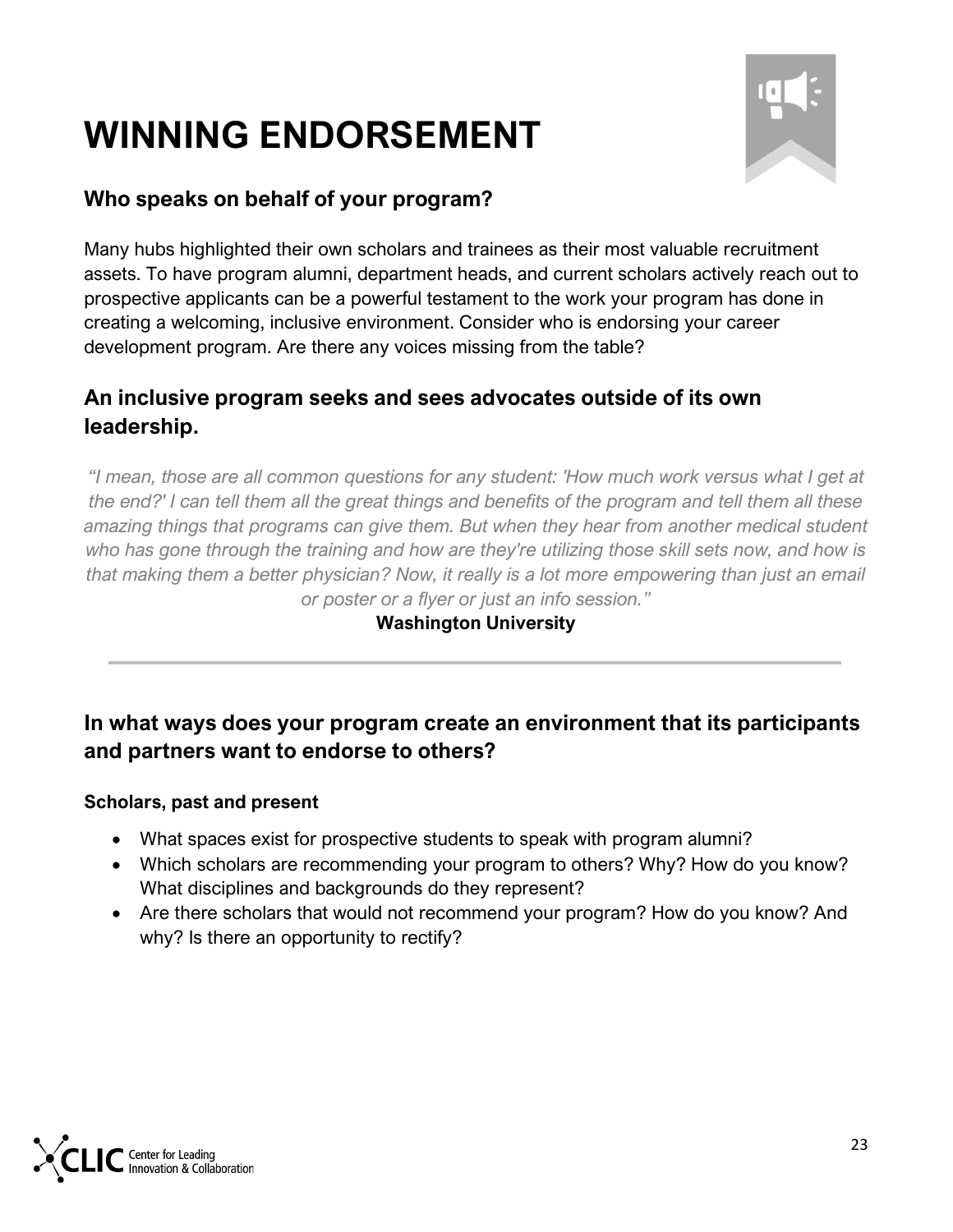*"We have funded scholars looking at the impact of race on African American women and the impact of acculturalization on LatinX women. And so, I think when word gets around that you have a funding program that is willing to fund that type of translational research project, that's where that word of mouth really helps. We get a lot of people who say, 'Wow', I'm willing to apply to a program that is actually funding that type of research, because it allows me to dedicate time to research"*

#### **Medical College of Wisconsin**

#### **Program partners**

- Who writes letters of recommendation for your students? What are they expressing as the strengths of the program for their prospective scholar? How can you create a stronger connection with recommenders?
- What role do department chairs and deans play in recommending students to your program? Why are they enthusiastic supporters—or why not?

*"We intentionally worked with our communications office to sing our praises somewhat selfishly because we have had a lot of good success with it."*

**University of Massachusetts**

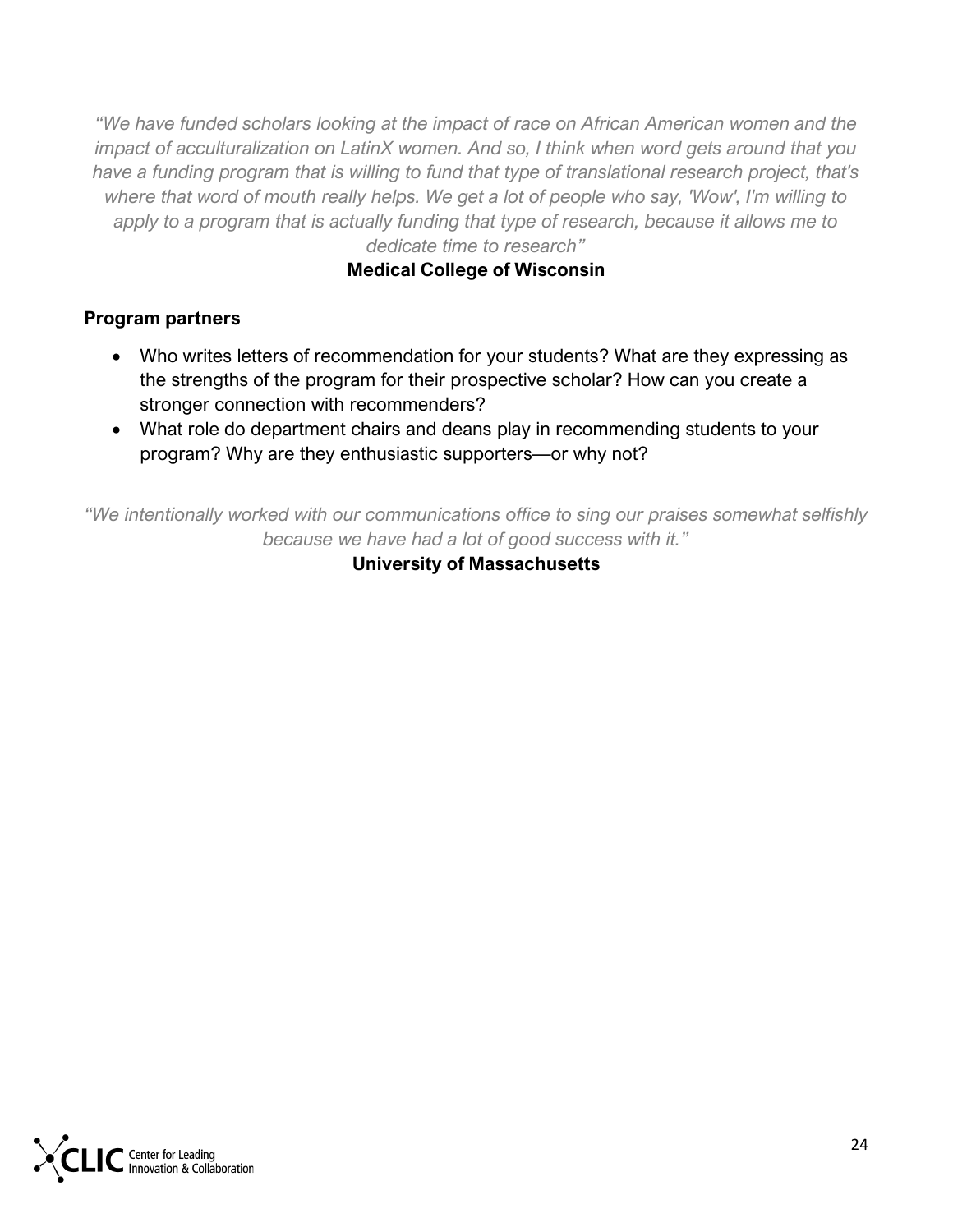### **Next steps**

<span id="page-25-0"></span>In summary, it is a combination of ongoing, intentional efforts and commitment that will strengthen inclusivity and diversity in your programs. It is important for institutional leadership to view this work as a strategic imperative—not just the right thing to do. A purposeful devotion of time and resources for these inclusive initiatives will enable your shared goals to flourish.

After reading through this From Insights to Action resource, schedule a meeting with your team and leadership to reflect on your career development programs: identify existing strengths, have pointed discussions about areas for growth, and brainstorm specific steps to move your programs forward. We encourage you to share this tool with others across your departments and institutions and keep the conversations and action going!

*"We know that the diversity of perspective is what really drives innovation. By keeping our trainee pool as diverse as possible, we help to promote the expansion of translational research in directions that a more monochromatic group of trainees might not necessarily see."*

**Indiana University**

#### **Special thanks to the CLIC team for all of their effort, passion and enthusiasm for sharing the insights of the CTSA audience.**

Ann Schwartz, MPH | Quality Improvement Specialist Teresa Long, MS | Education Engagement Specialist Russell Lackey, MS | Education Specialist



The University of Rochester Center for Leading Innovation and Collaboration (CLIC) is the coordinating center for the Clinical and Translational Science Awards (CTSA) Program, funded by the National Center for Advancing Translational Sciences (NCATS) at the National Institutes of Health (NIH), Grant U24TR002260.